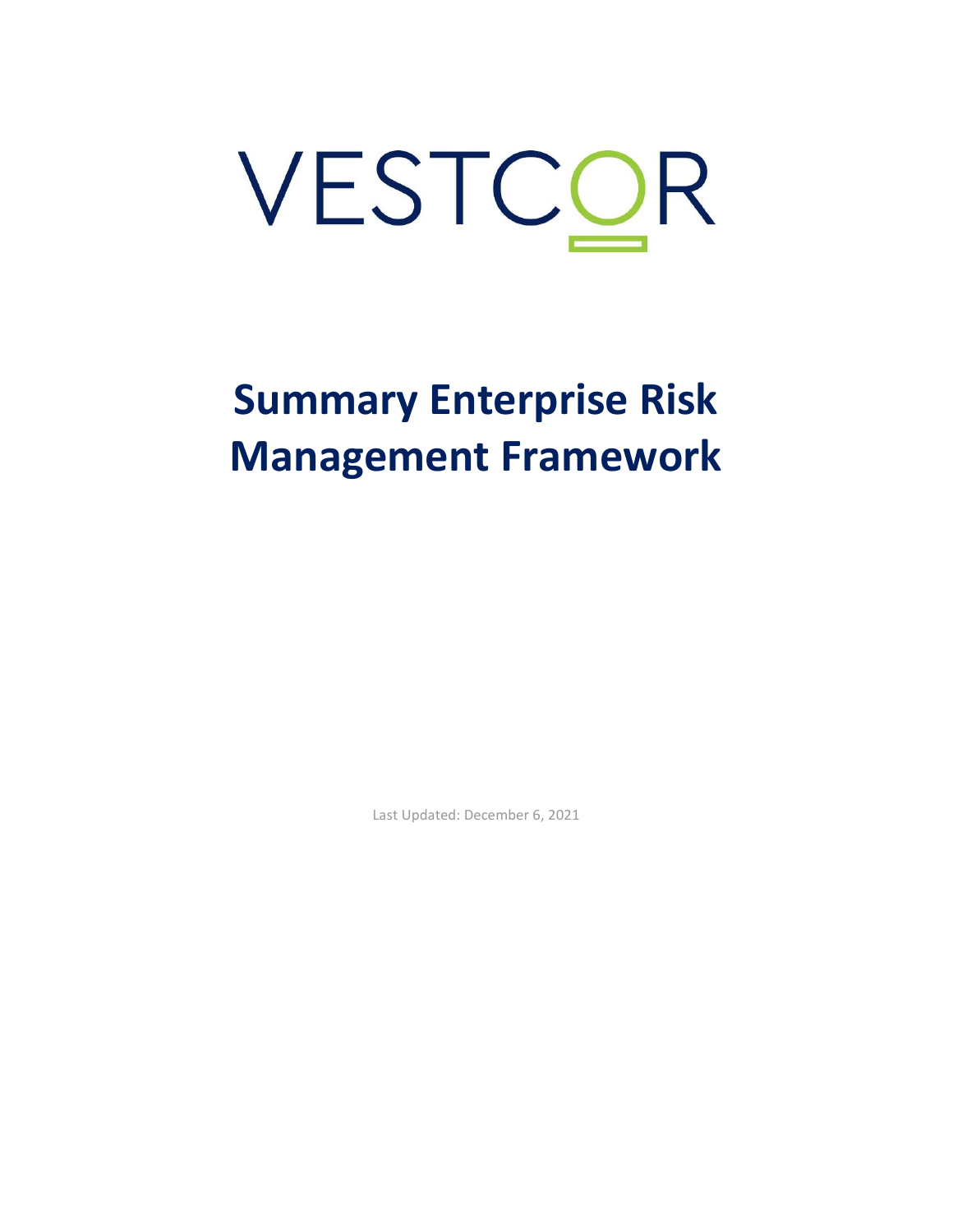## **TABLE OF CONTENTS**

| $\mathsf{L}$ |             |  |  |  |  |
|--------------|-------------|--|--|--|--|
| Ш.           |             |  |  |  |  |
| III.         |             |  |  |  |  |
|              |             |  |  |  |  |
|              |             |  |  |  |  |
|              |             |  |  |  |  |
|              |             |  |  |  |  |
|              |             |  |  |  |  |
|              |             |  |  |  |  |
|              |             |  |  |  |  |
|              |             |  |  |  |  |
|              |             |  |  |  |  |
|              |             |  |  |  |  |
|              |             |  |  |  |  |
|              |             |  |  |  |  |
|              |             |  |  |  |  |
|              |             |  |  |  |  |
|              |             |  |  |  |  |
|              |             |  |  |  |  |
|              |             |  |  |  |  |
|              |             |  |  |  |  |
|              |             |  |  |  |  |
|              |             |  |  |  |  |
|              |             |  |  |  |  |
|              |             |  |  |  |  |
|              |             |  |  |  |  |
|              |             |  |  |  |  |
|              |             |  |  |  |  |
|              |             |  |  |  |  |
|              |             |  |  |  |  |
|              |             |  |  |  |  |
|              |             |  |  |  |  |
|              |             |  |  |  |  |
|              |             |  |  |  |  |
|              |             |  |  |  |  |
|              |             |  |  |  |  |
|              |             |  |  |  |  |
|              |             |  |  |  |  |
|              |             |  |  |  |  |
|              |             |  |  |  |  |
|              |             |  |  |  |  |
|              |             |  |  |  |  |
| V.           |             |  |  |  |  |
|              | Appendix A: |  |  |  |  |
|              | Appendix B: |  |  |  |  |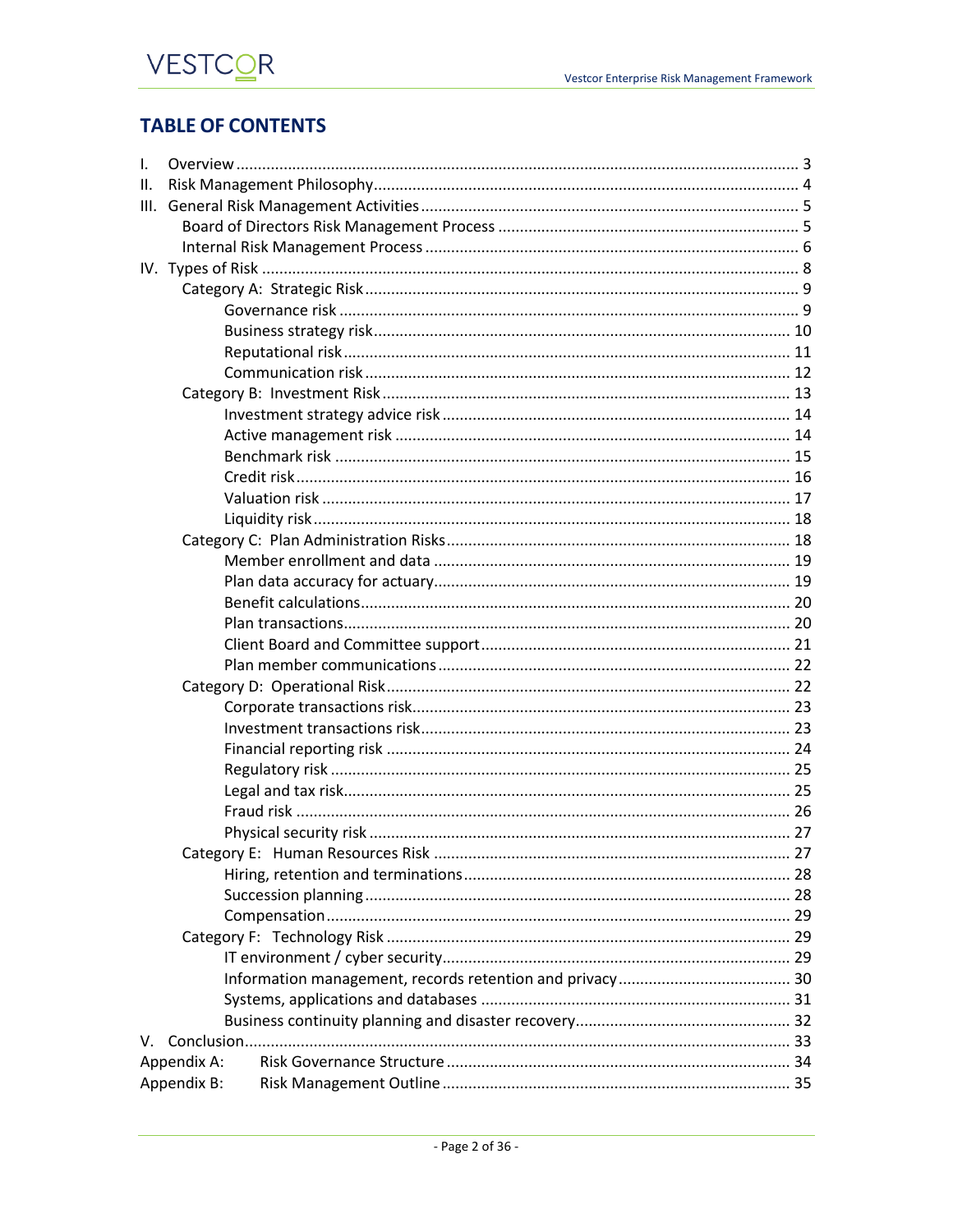## <span id="page-2-0"></span>**I. Overview**

Risk can be defined as the potential for loss caused by an event or series of events that can adversely affect the achievement of a company's business objectives.

Vestcor is exposed to risks at both the corporate entities level and on behalf of its clients in providing investment and administration services.

Our mission is "To provide innovative, cost effective, and prudent investment and benefits administration services that address the needs of public sector funds."

To achieve this mission, our business processes, whether they are strategically focused, investment related or operational in nature, must continually balance risk and return.

Our enterprise risk management framework has been put in place to integrate strong corporate oversight with a series of well-defined, independent risk management systems and processes. Our risk management process involves the participation of the Vestcor Board, management, and external service providers. An outline of the risk governance structure is provided in Appendix A.

A number of Vestcor's clients have also established their own enterprise risk management framework, which we take considerations of in our risk management processes.

The following document presents our philosophy and approach to management of risk by identifying:

- the types of risks we face in our investment and benefits administration operations;
- which parties are accountable for monitoring each risk type, while also outlining the means and timing through which we seek to measure and manage these risks.

We believe that these risk management processes will significantly contribute to maximizing the long-term investment returns and benefits administration efficiency for our clients within the confines of acceptable levels of risk.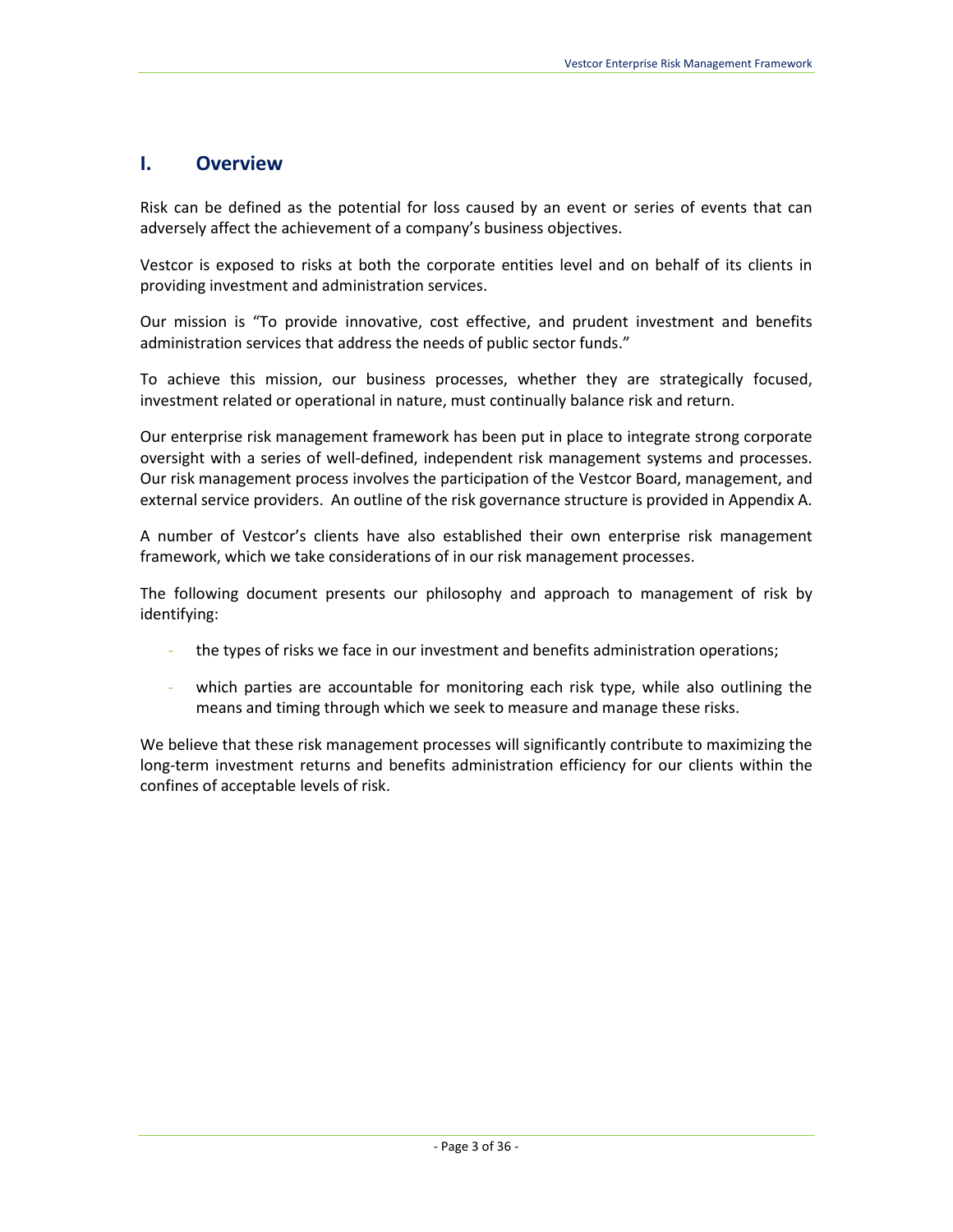## <span id="page-3-0"></span>**II. Risk Management Philosophy**

Risk management at Vestcor is based on several principles and assumptions designed to ensure that we take a "proactive and systematic" approach to managing risk. Specifically, we believe that:

- i. Risk management is an input into the business planning process.
- ii. Establishing a risk management framework is a necessary prerequisite to meaningful discussions on risk by fiduciaries.
- iii. Due to its detailed understanding of the operations of Vestcor, management should play a leading role in identifying the primary risks we face.
- iv. Risk should be defined broadly enough to encompass all major aspects of Vestcor, including such areas as Investments, Plan and Benefits Administration, Operations, Human Resources, and Technology.
- v. No risk framework can be expected to identify or address every conceivable risk. It is important therefore that, once adopted, the risk management framework be continually refined and updated to reflect new risks once they are identified.
- vi. At any point in time, the risks that can be identified will exceed our capacity to address them. Resources must therefore be focused on those risks that are deemed to be the highest.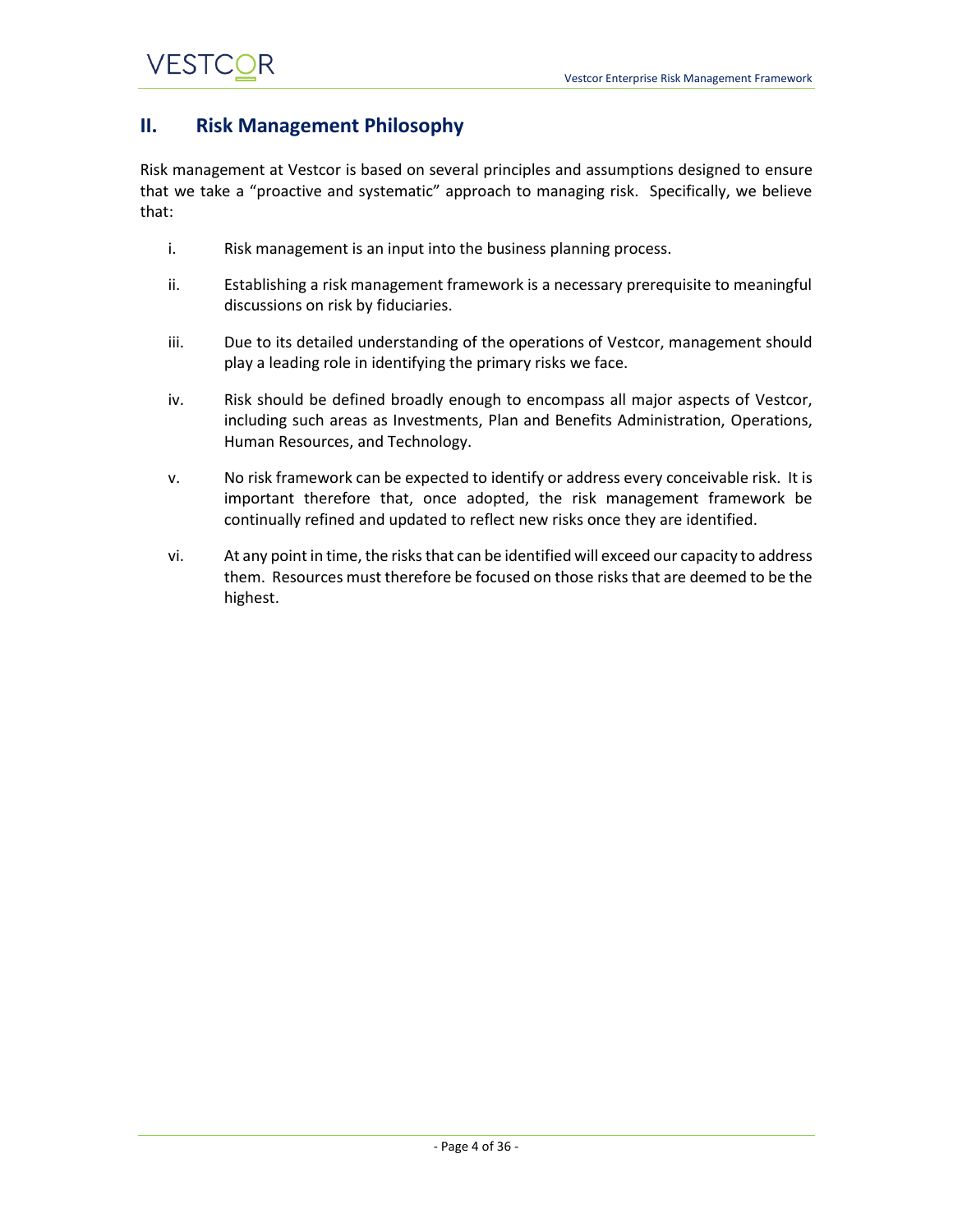## <span id="page-4-0"></span>**III. General Risk Management Activities**

In general, risk management is a circular process, where potential risks are identified, methods to measure and manage these risks are designed and implemented, and systems are put in place to monitor the effectiveness of the original risk management systems, thus allowing for the identification of new potential risks.



We manage risk through a number of processes:

- investment risk is measured and managed within various systems and committees from both a policy perspective as well as an active management/relative return perspective;
- pension and benefit administration risk and other operational risks are managed through the activities of various committees and policies and by well-designed internal control processes.

#### <span id="page-4-1"></span>*Board of Directors Risk Management Process*

The Vestcor Board of Directors, as outlined in section 2.6 of their Terms of Reference, is responsible for setting the overall risk appetite, understanding the principal risks facing the business and the systems that have been put in place to mitigate and manage those risks.

While each Board Committee supports the Board's risk management oversight in areas related to their specific mandate, the Audit Committee is specifically assigned the task of assisting the Board in its oversight of risk management.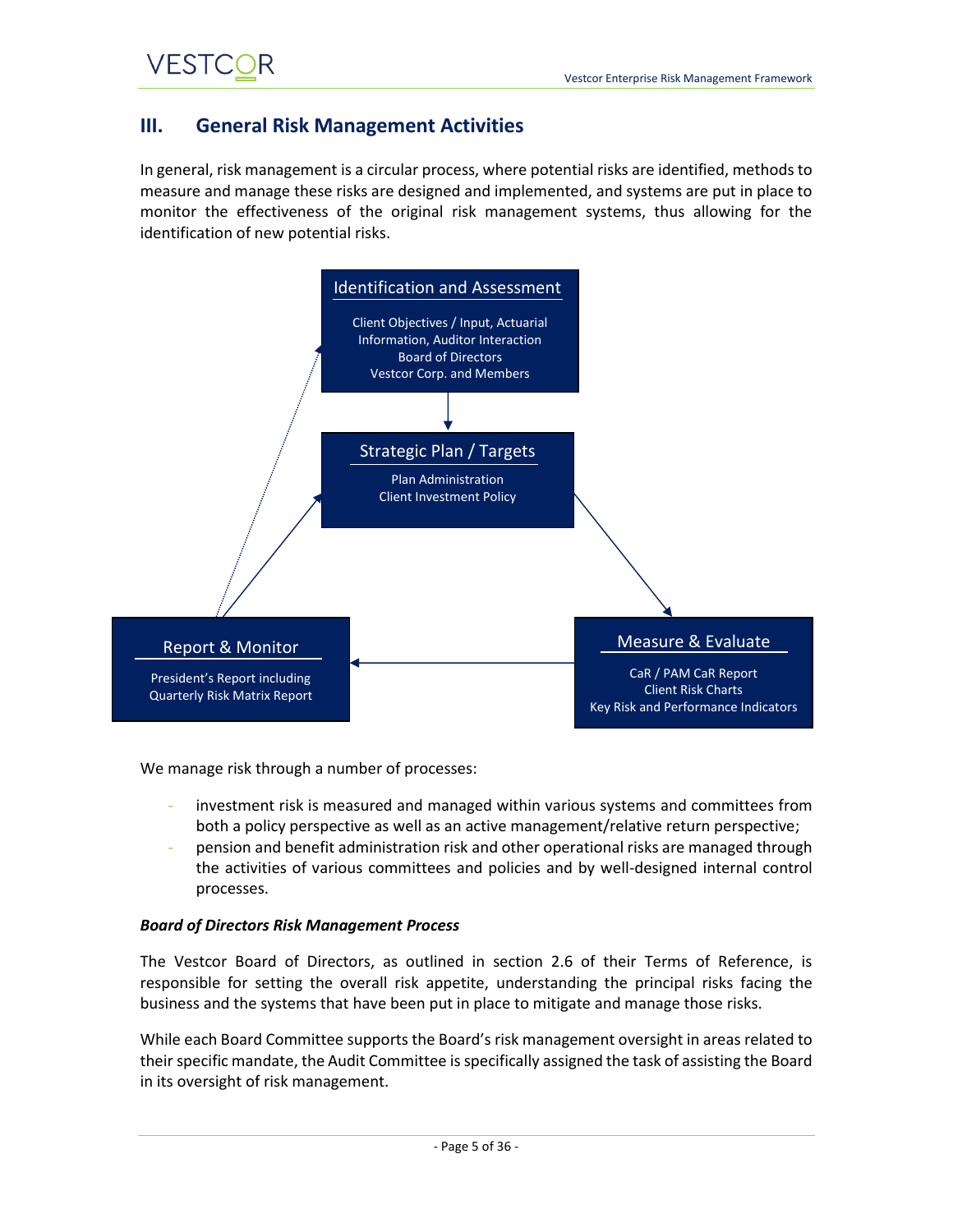Our risk management process uses a general framework through which we carry out our risk management activities, and is intended to:

- i. Ensure that there is a proactive and systematic approach to identifying and managing the risks inherent in our operations and environment.
- ii. Ensure that there is agreement between Vestcor (Board, senior management, and staff) and our Clients and Shareholder as to the risk management priorities at any point in time.
- iii. Ensure appropriate involvement by the Board and senior management in setting the above priorities.

The role of the Board is to provide input into, and ultimately approve, the risk management priorities identified, and to ensure that there is a business plan and budget in place for addressing those risk priorities.

Management reports to the Board quarterly through the President's Report, the Investments Report and the Administration Services Report. These reports contain a summary of all business activities conducted in the quarter including key performance and risk indicators.

The role of the Audit Committee is to review this Enterprise Risk Management Framework annually and consider priorities and risk appetite regularly. The Audit Committee is assisted in this responsibility by direct reporting lines to both the Risk Manager and Internal Auditor and through a quarterly Risk Manager's Report and Internal Audit Report.

An overall risk review is conducted quarterly through review of a risk matrix report at each Audit Committee meeting. This risk matrix report, prepared by management considering input from its various risk management committees (see below), seeks to identify emerging and changing risks as well as the risk mitigation activities implemented. A risk prioritization is assigned (high, medium or low) and compared against the Board's risk appetite to communicate management's assessment of the urgency of risk mitigation activities.

#### <span id="page-5-0"></span>*Internal Risk Management Process*

We use a number of internal cross-functional committees to focus on risk management, including the:

- Investment Risk Management Committee (IRMC);
- Trade Management Oversight Committee (TMOC);
- Information Technology Risk Management Committee (ITRMC);
- Business Continuity Plan Team (BCP);
- Valuation Committee; and
- Occupational Health & Safety Committee (OHSC).

We have also created an Enterprise Risk Management Council (ERMC) that seeks to provide another forum to oversee all corporate risks under this Framework, and to provide advice to the President & CEO with respect to his Board reporting activities. ERMC considers and confirms the risk prioritization proposed in the quarterly risk matrix.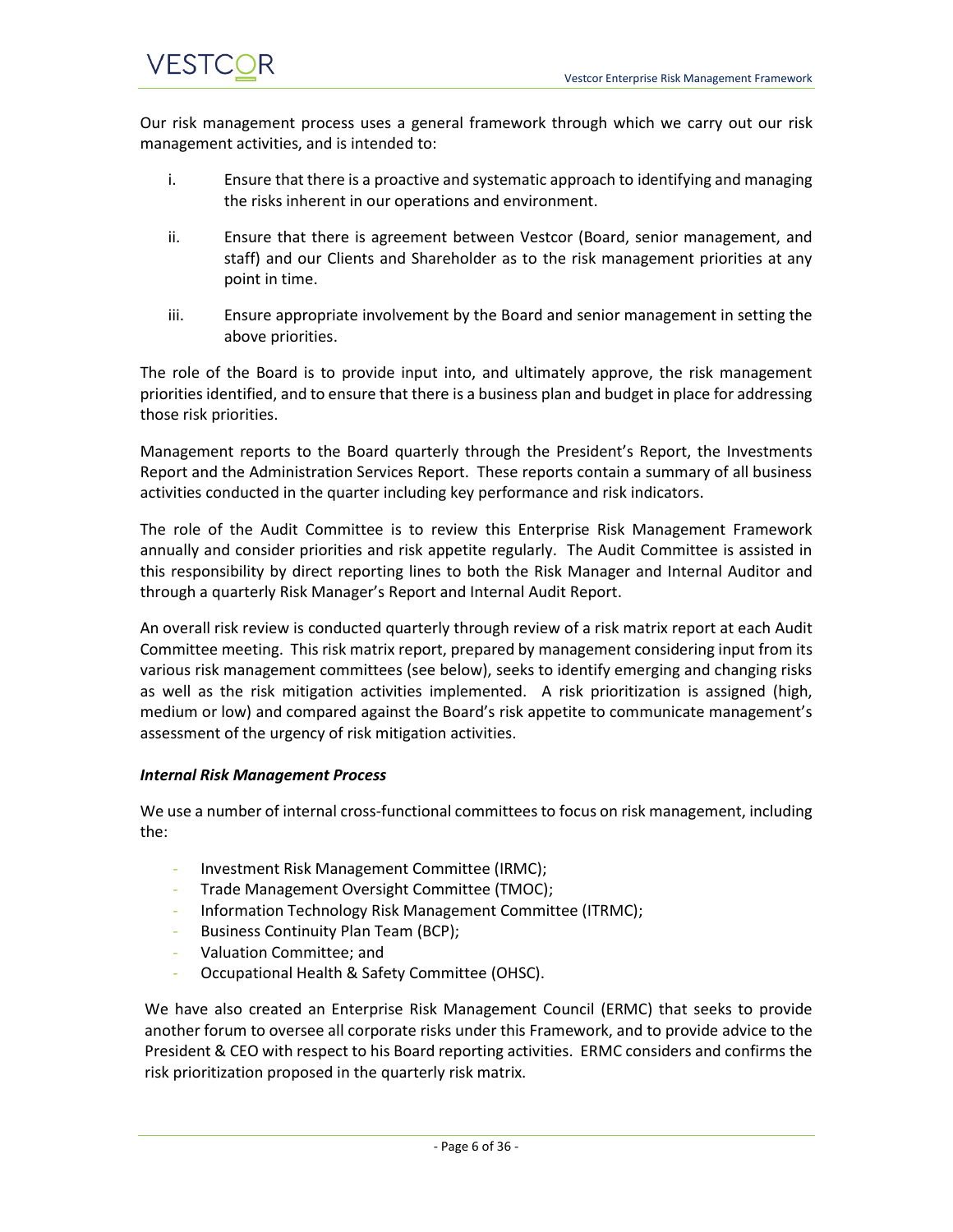Each of the above committees is comprised of a cross-functional membership, including management and non-management positions, providing a rich opportunity for sharing perspectives and insights.

The **IRMC** monitors investment risk measures, considers risks associated with new investment strategies and products and proposes procedures to measure and monitor investment risk positions, subject to the approval of the Chief Investment Officer and within the parameters established by our clients and the Board.

**TMOC** is responsible for monitoring our trading policies and practices, including broker selection, to ensure we receive the best trade execution possible with well managed counterparty risk. It also reports on proposed market and regulatory developments that may impact future trading practices.

**ITRMC** considers risks arising from our use of information technology, and future direction of technology within each business unit. It reviews access controls, findings from threat risk assessments related to proposed new software, results of annual network penetration tests, and monitors our incident response plan.

The **BCP** is responsible for developing and implementing the Business Continuity Plan including disaster recovery. BCP meets semi-annually to discuss possible disaster scenarios and uses passive and active tests to practice response protocols thereby providing an opportunity for continuous improvement.

The **Valuation** Committee is primarily responsible for reviewing all private opportunity investments and spread-based fixed income securities for purposes of approving a final valuation to be used for external financial reporting purposes. The Committee may also review the valuation of other public and non-publicly traded securities as required.

Finally, the **OHSC** is responsible for considering physical environment risks to the continued health and safety of our staff. The OHSC conducts regular physical site inspections to ensure ongoing safety in the workplace.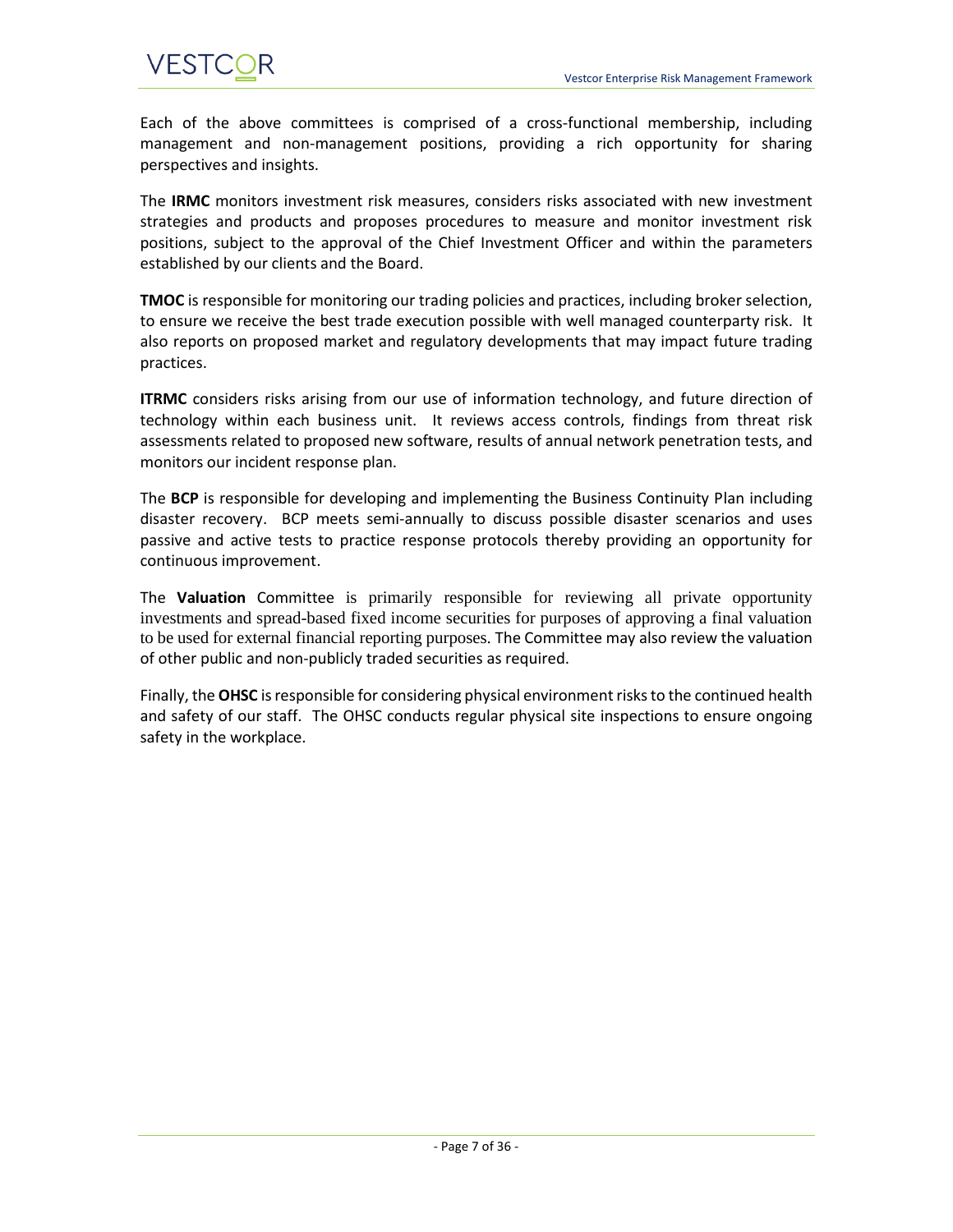## <span id="page-7-0"></span>**IV. Types of Risk**

We have identified six main categories of risk related to our business activities. Within these sections we have also subdivided a number of specific risk areas in which we have assigned specific monitoring and control responsibilities and set out the specific measures used to achieve them. The following chart summarizes each of the six main risk categories and the respective specific risk elements.

| <b>A. STRATEGIC RISK</b> | <b>B. INVESTMENT RISK</b>         | <b>C. PLAN ADMINISTRATION RISK</b>    |
|--------------------------|-----------------------------------|---------------------------------------|
| Governance               | <b>Investment Strategy Advice</b> | Member Enrollment and Data            |
| <b>Business Strategy</b> | <b>Active Management</b>          | Plan data accuracy for actuary        |
| Reputational             | <b>Benchmarks</b>                 | <b>Benefit Calculations</b>           |
| Communications           | Credit                            | <b>Plan Transactions</b>              |
|                          | Valuation                         | Client Board and Committee<br>Support |
|                          | Liquidity                         | <b>Plan Member Communications</b>     |

| <b>D. OPERATIONAL RISK</b>     | <b>E. HUMAN RESOURCES RISK</b>        | <b>F. TECHNOLOGY RISK</b>                                           |
|--------------------------------|---------------------------------------|---------------------------------------------------------------------|
| <b>Corporate Transactions</b>  | Hiring, Retention and<br>Terminations | IT Environment / Cyber Security                                     |
| <b>Investment Transactions</b> | <b>Succession Planning</b>            | Information Management,<br>Records Retention and Privacy            |
| <b>Financial Reporting</b>     | Compensation                          | Systems, Applications and<br><b>Databases</b>                       |
| Regulatory                     |                                       | <b>Business Continuity Planning and</b><br><b>Disaster Recovery</b> |
| Legal and Tax                  |                                       |                                                                     |
| Fraud                          |                                       |                                                                     |
| <b>Physical Security</b>       |                                       |                                                                     |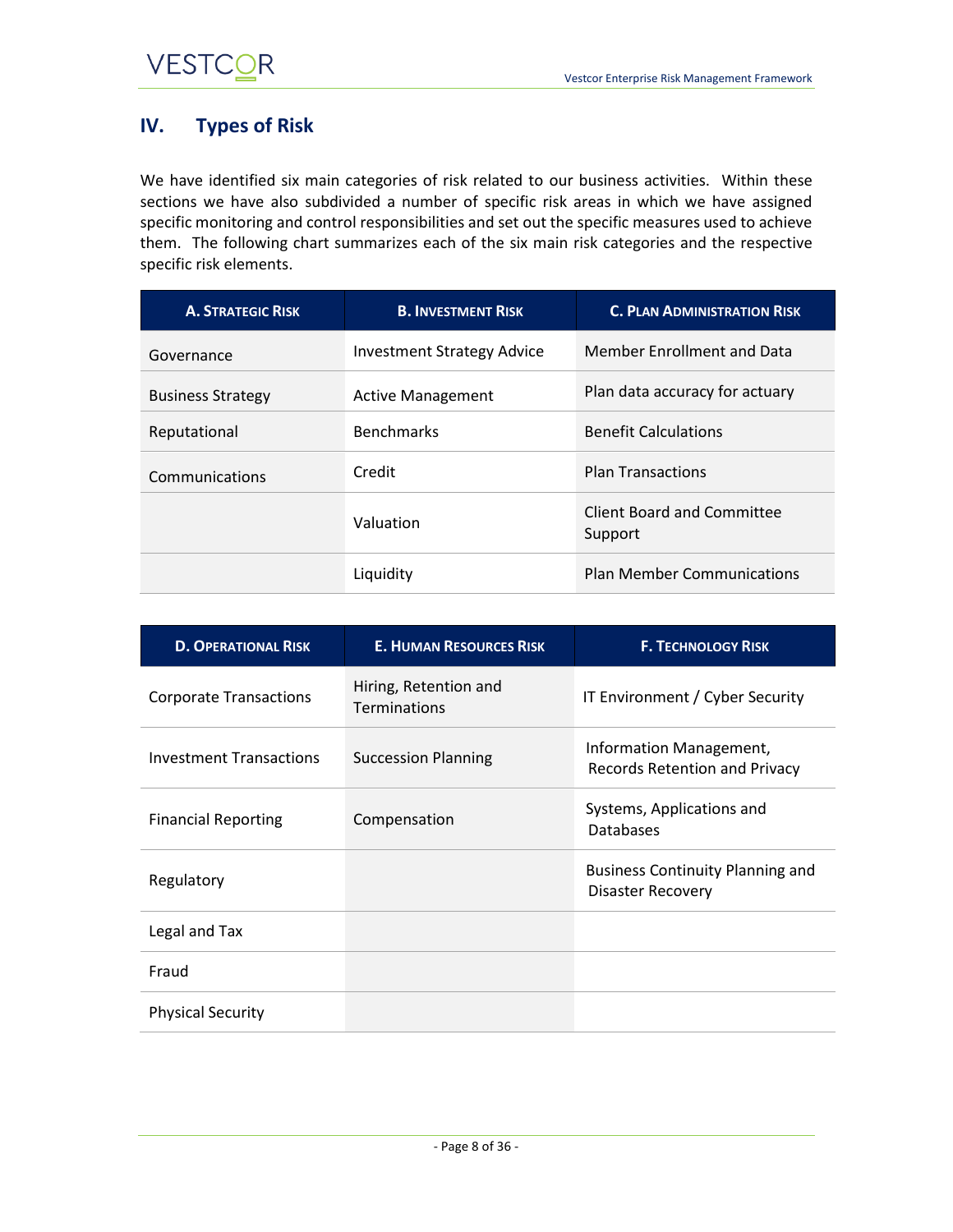The following section provides details on the specific functioning of the risk systems, controls and responsibilities, with an emphasis on explaining the rationale for their existence, the techniques by which they operate, and the information they provide to senior management and the Board to aid in risk management decision-making. A summary of this information is provided in the table contained in Appendix B.

#### <span id="page-8-0"></span>*Category A: Strategic Risk*

Strategic risk is the risk of not achieving the Objects and Purposes of Vestcor (our mission) as outlined in the Vestcor Act, within the parameters provided in the legislation.

Vestcor subdivides Strategic Risk as follows:

#### <span id="page-8-1"></span>**Governance Risk**

This risk comes about through potential improper governance structures (including delegation of authority) between directors, senior management, and staff, leading to improper decision making. Good governance processes that outline key responsibilities and accountabilities are a key part of overall risk management.

#### *Responsibility*

The Vestcor Act and By-Laws outline the governance responsibilities of Vestcor.

The Board of Directors has set out Board Policies that must be followed, including a Code of Ethics and Business Conduct and Responsible Investment Guidelines.

The Board and each Board Committee have Terms of Reference that outline their respective responsibilities. The Governance Committee of the Board of Directors oversees and coordinates the governance responsibilities of the organization.

Each client has entered into a service level agreement (i.e. Investment Management Agreement and/or Administration Agreement) for services to be provided.

We have also developed an extensive Investment Procedures Manual, Human Resources Manual and other operational guidelines and processes that outline specific operational responsibilities and authorities. All staff have position descriptions that outline their specific responsibilities.

#### *Measures*

The Board of Directors and the Board Committees meet at least quarterly. Vestcor is also scheduled to seek budget approval and report results **annually** to our shareholder, Vestcor Corp.

All new directors receive a comprehensive orientation session and reference manual about Vestcor's mandate, its nature and operations, the role of the board, and the expectations for individual directors. Subsequent relevant education sessions are provided to Directors on an annual basis.

Directors and employees annually acknowledge understanding and compliance with the Code of Ethics and Business Conduct, Human Resources Manual policies and Information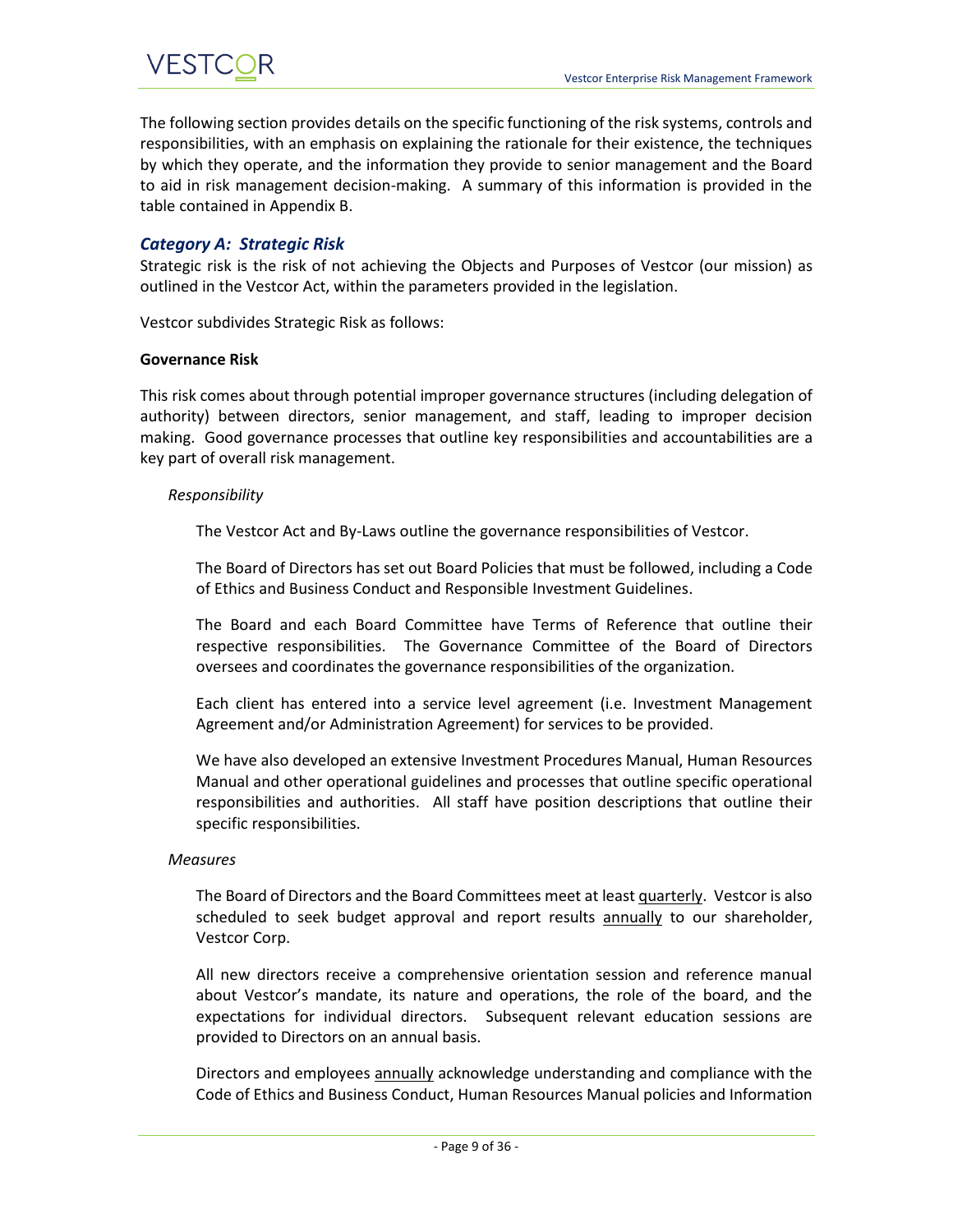Technology Policies. We regularly conduct assessments of the effectiveness of our internal controls and operational processes in conjunction with the internal audit function.

#### *Examples of Acceptable Risks and Parameters*

- New directors meet Vestcor's Skills Matrix
- Board and committee terms of reference
- Compliance with strong Code of Ethics
- Investment Procedures Manual compliance
- Regulatory compliance
- Well communicated Strategic Plan and Annual Business Planning process

#### *Examples of Risks to be Avoided*

- Director or Management conflicts of interest
- Investments outside of Policy
- Operating outside of delegated authority

#### <span id="page-9-0"></span>**Business Strategy Risk**

VESTCOR

Business strategy risk is the risk of not developing, executing, or monitoring our business activities to achieve our mission. Business strategy specifically focuses on our continued pursuit of operational excellence while being mindful of optimal growth opportunities and long-term organizational sustainability.

#### *Responsibility*

The Board of Directors and management collaborate in creating a five-year Strategic Plan for the organization and review it on an annual basis. Supporting strategic plans are also prepared annually for Human Resources and for Information Technology.

Management and staff are responsible for keeping abreast of industry developments through media reports, legislative pronouncements, and ongoing client, peer and supplier communication to aid in the strategic planning process.

Management develops an annual business plan that is reviewed with the Board of Directors near the inception of each fiscal year. Progress against the plan is reviewed by the Board periodically throughout the year, and in measuring overall performance at year-end.

#### *Measures*

Vestcor conducts quarterly Board Meetings and annual Strategic Plan review sessions (Board and Management). We also review our annual Strategic Plan with our shareholder and clients to ensure appropriate consideration and minimal overlap of interrelated objectives.

We are an active participant in industry-related associations such as the Pension Investment Management Association of Canada (PIAC), The Association of Canadian Pension Management (ACPM), the Canadian Pension and Benefits Institute (CPBI), and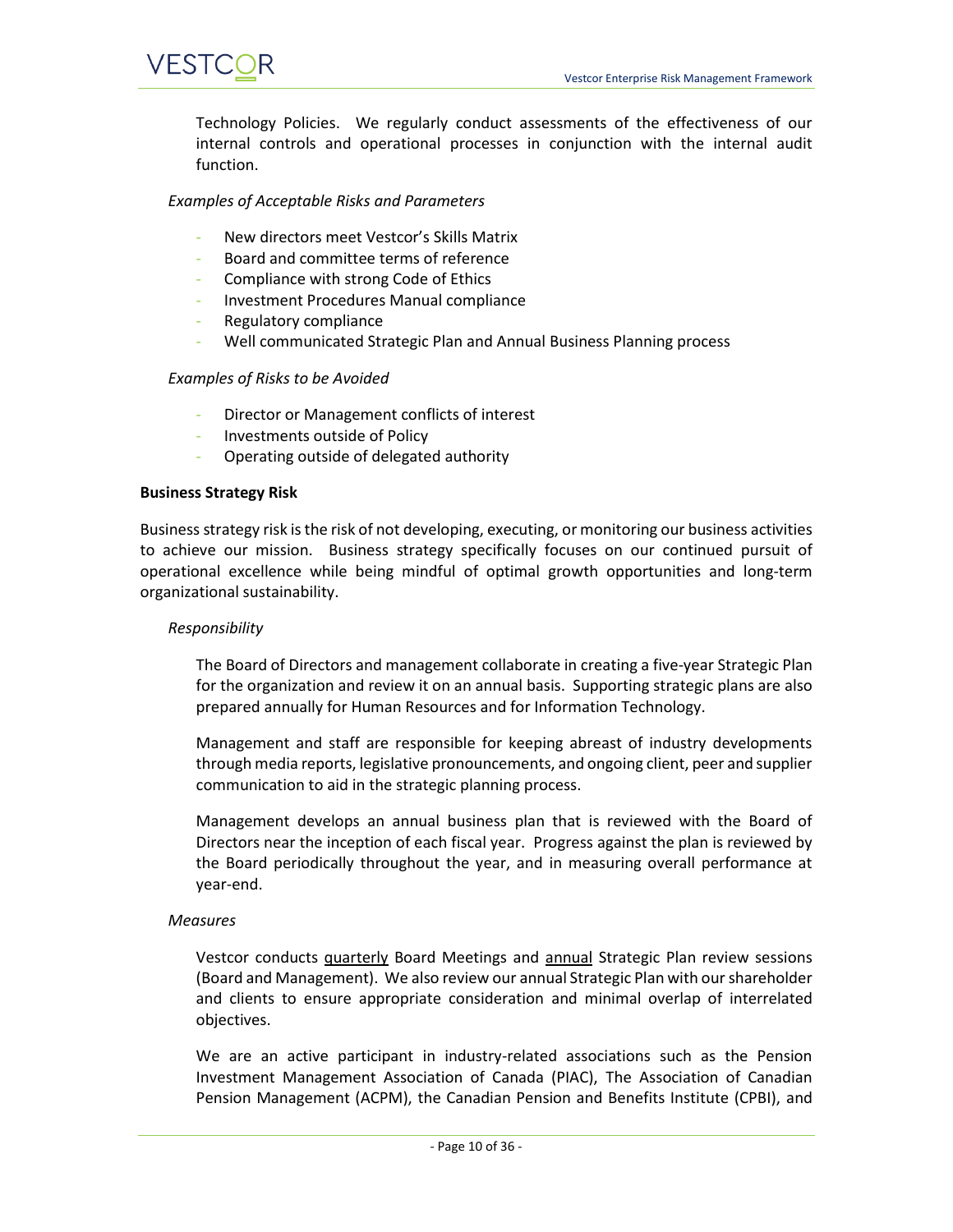the Canadian Coalition for Good Governance (CCGG). Management also actively participates in a number of global industry conferences which not only provide up-to-date information on emerging industry issues, but also provide good networking opportunities with personnel from peer institutional investment organizations.

A number of our employees are also members of professional associations such as the CFA Institute and CPA Canada organizations among others.

#### *Examples of Acceptable Risks and Parameters*

- Public sector client focus / consistency requirements / fit with pooled fund structure
- Clear strategy, responsibilities and accountability
- Pursue and manage industry best practices
- Controlled innovation
	- New investment products / strategies reviewed by Investment Risk Management Committee
	- New products / strategies incremental implementation over time / well researched & tested
- Optimal proportion of internally managed assets
- Exploitation of unique investment opportunities, typically alongside an aligned partner

#### *Examples of Risks to be Avoided*

- Avoid short-term trends or non-aligned interest group agendas
- Complex or uncertain client needs
- Ambiguous governance situations
- Off market (high cost, very illiquid, non-transparent investments)
- Opportunities that do not fit with organizational experience and expertise

#### <span id="page-10-0"></span>**Reputational Risk**

Reputational risk is the risk of damage to our reputation, image, or credibility as a prudent and effective pension services organization due to internal or external factors.

#### *Responsibility*

Reputational risk management is a shared responsibility among the Board, management and all employees.

The Board has instituted oversight and audit relationships that provide third party assurance regarding Vestcor's reputation. The Board is assisted in this oversight by the Governance Committee, the Audit Committee and the oversight and approval of Vestcor's Responsible Investment Guidelines.

*Measures*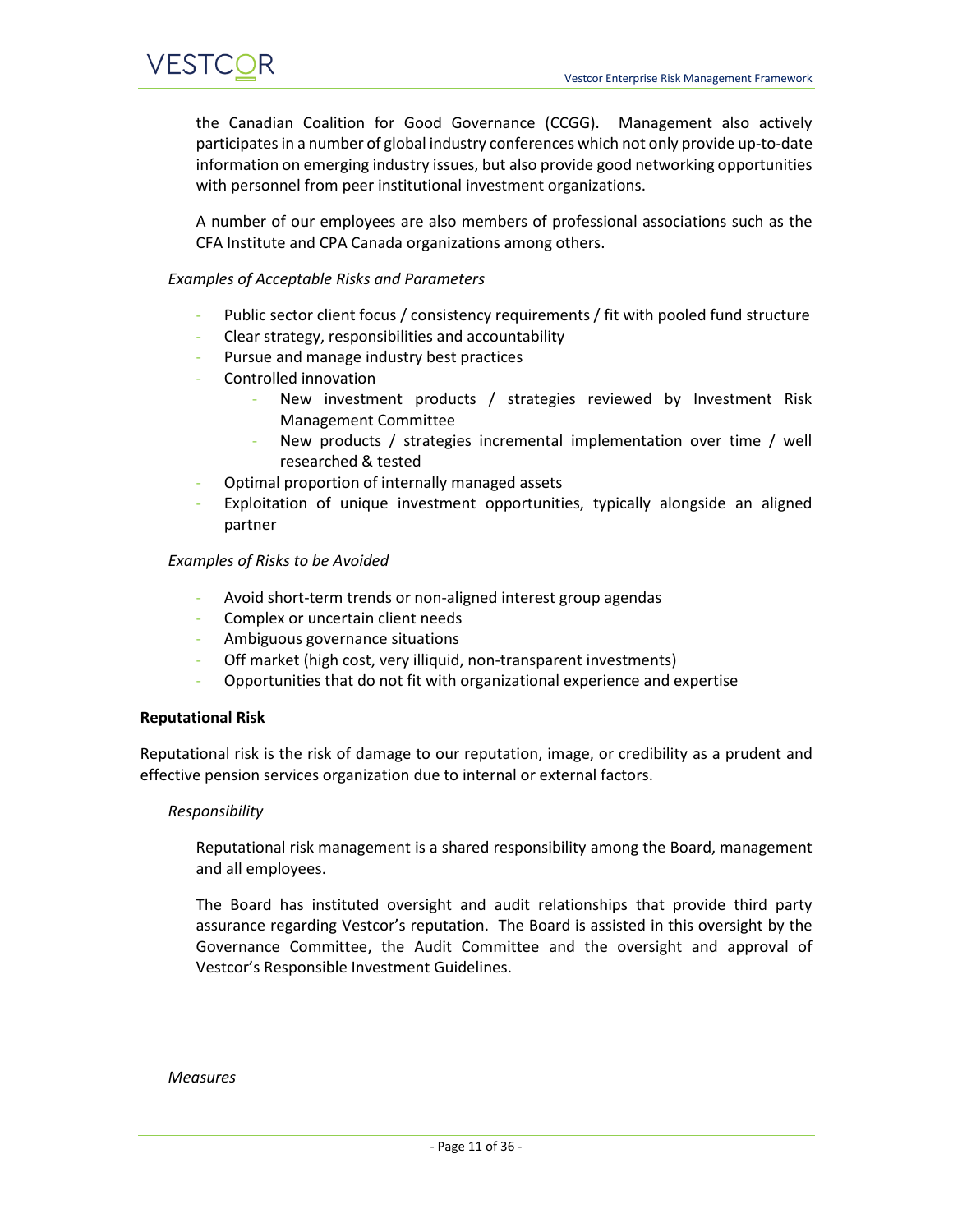A Code of Ethics and Business Conduct has been established to outline Vestcor's expectations for conduct by employees and directors including confidentiality, conflicts of interest and whistleblowing expectations. Compliance with personal trading restrictions is reported quarterly to the Governance Committee.

Vestcor publishes an Annual Report that sets out our specific goals and objectives for the year, and progress against these objectives. The Annual Report is published externally and communicated in accordance with the Communications Plan.

The Vestcor Corp. (shareholder) Board annually appoints an external auditor to examine the financial position and results of operations of the Vestcor group of companies. The external auditor discusses any findings related to the integrity and reliability of Vestcor's financial reporting and adequacy of internal controls.

The operating companies' Board, through its Audit Committee, also oversees an Internal Audit function to review and advise on various operational processes and risk management activities.

#### *Examples of Acceptable Risks and Parameters*

- Fair dealing with all stakeholders, counterparties, and relationships
- Comfort with all actions if publicly disclosed
- Control & transparency of investment opportunities
- Well understood and regularly reviewed Communications Strategy

#### *Examples of Risks to be Avoided*

- Blind investment pools & opportunities
- Individual ad-hoc communications

#### <span id="page-11-0"></span>**Communication Risk**

Communication risk is the risk of not effectively communicating the governance structure, strategic plan, operational activities, and performance of Vestcor to stakeholders. Communications also encompass the quarterly investment and administration reporting that we provide to each of our clients, as well as plan member communications on behalf of our clients' governing bodies.

#### *Responsibility*

Under the direction of the Board's Governance Committee, Management is responsible for the development and execution of a Communications Plan.

The Chairperson of the Board and the President are responsible for all official external corporate communication activities.

Management, through its internal Communications Team, is responsible for all client communications with oversight by the Board of Directors.

Each client's governing body is responsible for communication to their stakeholders and members concerning their specific pension or benefits plan.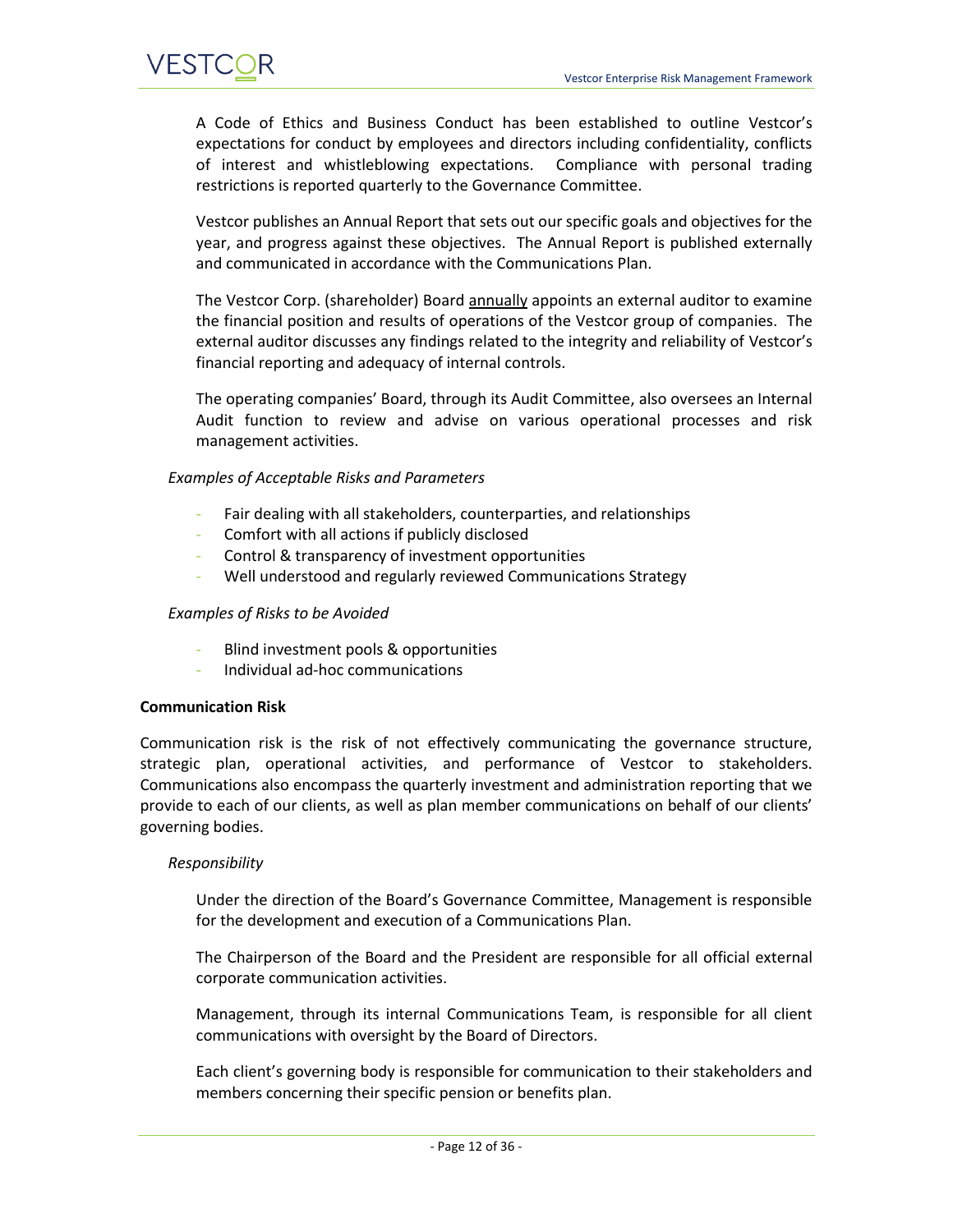#### *Measures*

Vestcor is a party to a Members' Agreement governing the operations of our shareholder, Vestcor Corp., which outlines specific shareholder communication requirements that include the provision of an annual budget, and submission of an annual report including an auditor's report to its Members.

Each Master Services Agreement covers the investment management and administration services that Vestcor provides. The Master Services Agreement specifies the agreed upon reporting requirements to each client including content and timing and also specifies the content and timing of any plan member communications.

#### *Examples of Acceptable Risks and Parameters*

Corporate: Ongoing communication & strong stakeholder relationships

- Consolidation of corporate messaging through CEO & Chairperson
- Consistent material & consistent disclosure timing
- Consistent with open internal communication

#### Client:

- Annual report messaging that delivers client's objectives
- Quarterly reporting that is accurate and timely

#### *Examples of Risks to be Avoided*

#### Corporate:

Disclose non-public or ad hoc information (including our clients / regulator / government / shareholder)

#### Client:

Represent clients' situation or views without approval

#### <span id="page-12-0"></span>*Category B: Investment Risk*

Investment risk is the risk that investments are not made in accordance with clients' objectives and do not achieve the long-term return on investments, relative to acceptable risk levels, for the various funds under management.

#### *Responsibility*

The governing body for each client is responsible for setting their Statement of Investment Policies while the Vestcor Board of Directors is responsible for ensuring that Vestcor implements the requirements of those Investment Policies. These Statements of Investment Policies set out the benchmark portfolio asset weights, permitted asset weight deviations from the benchmark, performance benchmarks, permissible investments, and performance evaluation metrics.

Management is responsible for developing and managing the underlying investment strategies and programs that deliver achievement of those Statements of Investment Policies while operating within the Responsible Investment Guidelines. These programs are outlined in an Investment Procedures Manual. The Investment Risk Management Committee, made up of representatives from both the investment and finance and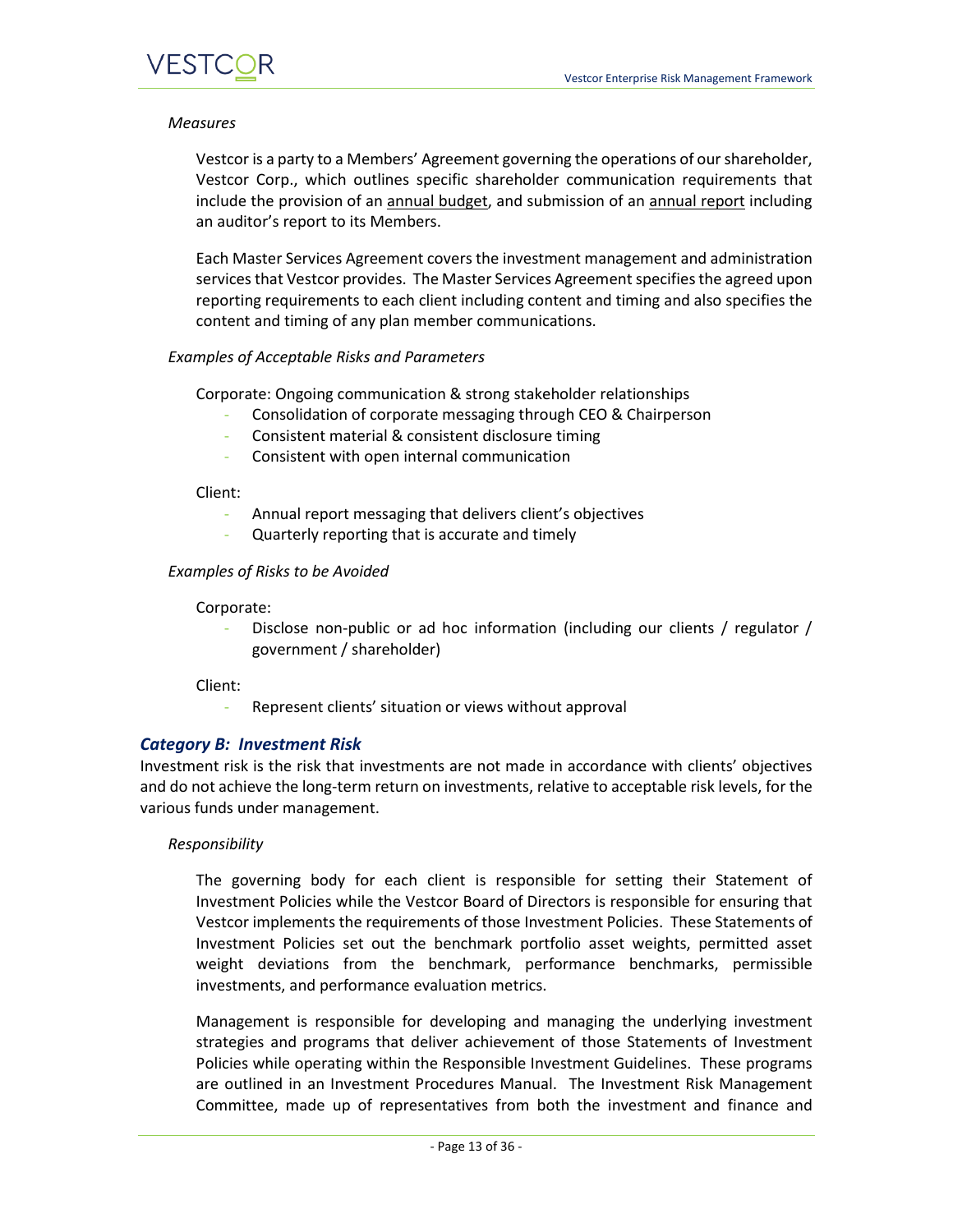

administration teams, review any changes to investment strategies before they are included in the Investment Procedures Manual.

There are significant areas of investment-related risk which are outlined in more detail in the section below:

#### <span id="page-13-0"></span>**Investment Strategy Advice Risk**

Investment strategy advice risk refers to the risk that the recommendations made to clients to achieve their investment objectives may be insufficient to meet the long-term return and risk requirements of that client.

Vestcor may be asked by a client to provide investment strategy advice and/or the client may use external investment consultants. In either case, each client's long-term investment performance requirement is set out in its Statement of Investment Policies. Where appropriate, a client's fund will undergo a periodic external liability valuation to measure its current funding status.

In cases where we provide client advice in this area, we periodically undertake an asset liability study and provide investment policy advice to identify the most efficient mix of financial assets that will meet or exceed the client's desired funding objectives with the least amount of risk.

#### *Measures*

We have developed a Policy Asset Mix Capital-at-Risk (PAM CaR) process that estimates and monitors the risk of the actual asset mix. This calculation estimates the maximum change in value of the asset position that would be expected at a 95 percent confidence level over a one-year time period under current model assumptions. The report is distributed weekly to Investment Staff and also reviewed weekly by the members of the Senior Leadership Team and the Investment Risk Management Committee. Each client receives their PAM CaR measure in the quarterly report.

The Investment Risk Management Committee meets at least quarterly to consider new investment strategies and changes to the Investment Procedures Manual.

#### *Examples of Acceptable Risks and Parameters*

- Acceptable overall portfolio risk limited:
	- Amount needed to meet long-term funding / return & risk targets
	- Within legislative / policy targets
- Investment Policy guidelines and compliance
- Deliver / expect higher returns from riskier assets (equivalent risk adjusted returns)

#### *Examples of Risks to be Avoided*

- Risk that attempts to significantly exceed funding targets
- Short-term performance comparisons with peers / pooled funds, etc.
- Focusing on short-term trends & products
- Risk taken outside of client investment policy permissible investments

#### <span id="page-13-1"></span>**Active Management Risk**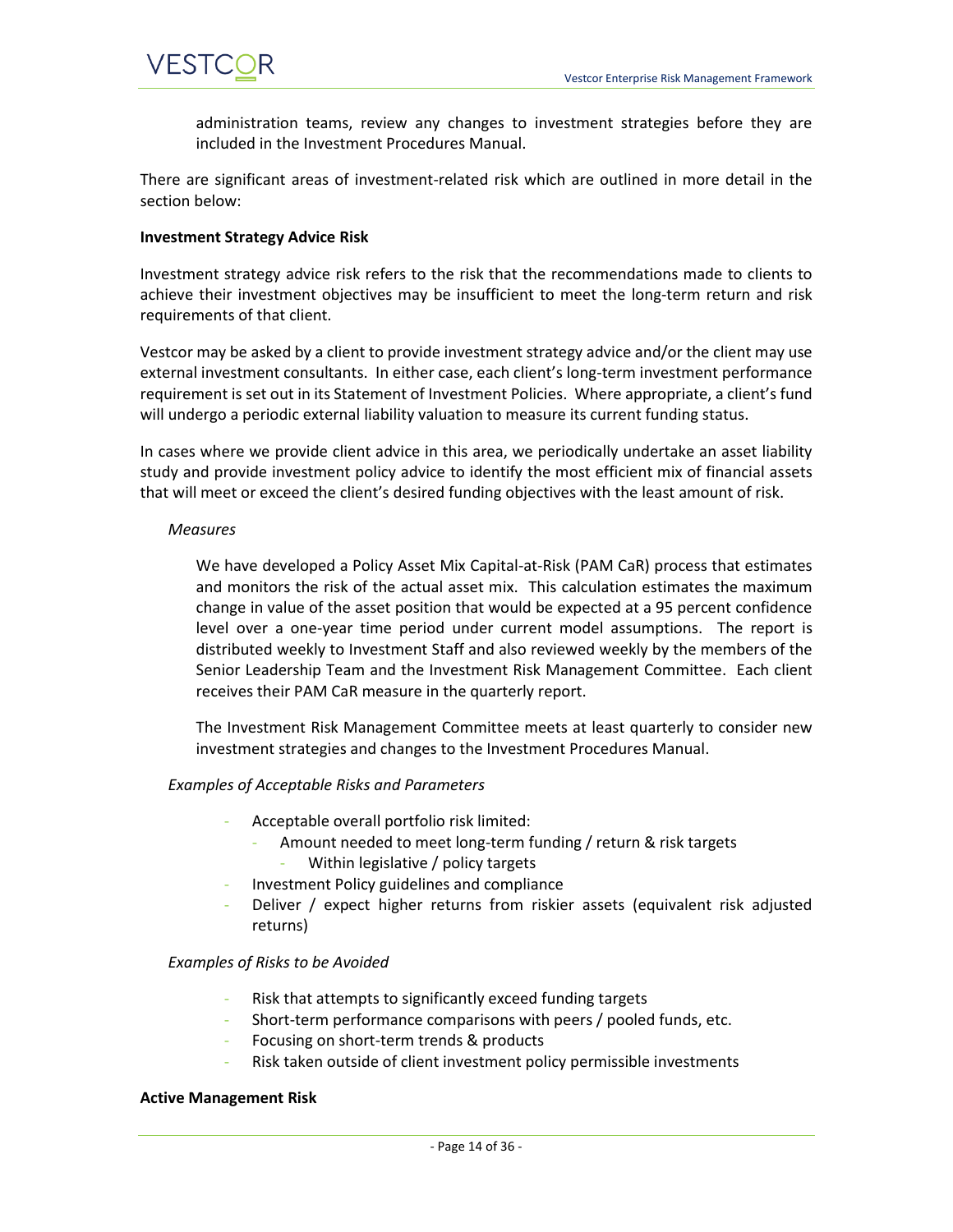Active management risk, also known as relative return risk, is the risk that actual investment returns do not meet the pre-specified benchmark portfolio and result in under-performance versus those that would have resulted from passive management.

#### *Measures*

The Statements of Investment Policies outline the expected return and value-added objectives in excess of those achieved by a passive management approach and our Responsible Investment Guidelines provide guidance on Environmental, Social and Governance considerations.

We utilize a risk budgeting approach to active management which links the amount of active risk taken with the overall active return target. We have also developed a Capitalat-Risk (CaR) process that estimates and monitors the risk of the active value-added investment activities conducted by the investment staff. This calculation estimates the maximum change in value of the relative value added to the benchmark that would be expected at a 95 percent confidence level over a one-year time period under current model assumptions. This calculation is distributed weekly to Investment Staff and also reviewed weekly by the members of the Senior Leadership Team and the Investment Risk Management Committee.

#### *Examples of Acceptable Risks and Parameters*

- Total portfolio active return target (vs. IPS benchmarks) as  $1<sup>st</sup>$  quartile Balanced Fund Manager:
	- Maximum active risk of approx. 2x targeted value add in assets where we determine worthwhile
	- Performance measured over long-term (4 yr. cycles)
	- Target asset classes suitable for client return and risk targets
- Expect higher excess returns from less liquid investments (illiquidity premium)
- Management's Investment Procedures Manual guidance
- Team based performance measurement

#### *Examples of Risks to be Avoided*

- Risk that exceeds levels permitted in the relevant pension plan legislation
- Conducting active management in every asset class
- Risk that attempts to significantly exceed 2x targets
- Individual (vs. team) decision centres

#### <span id="page-14-0"></span>**Benchmark Risk**

Benchmark risk is the risk that the benchmarks used to evaluate investment performance do not appropriately reflect the underlying portfolio.

Each client is responsible for establishing benchmarks appropriate for their specific investment objectives whereas Vestcor is responsible for establishing appropriate benchmarks for each investment strategy it offers through its Vestcor Investment Entities. The benchmarks chosen for Vestcor's investment strategies also influence the determination of investment performance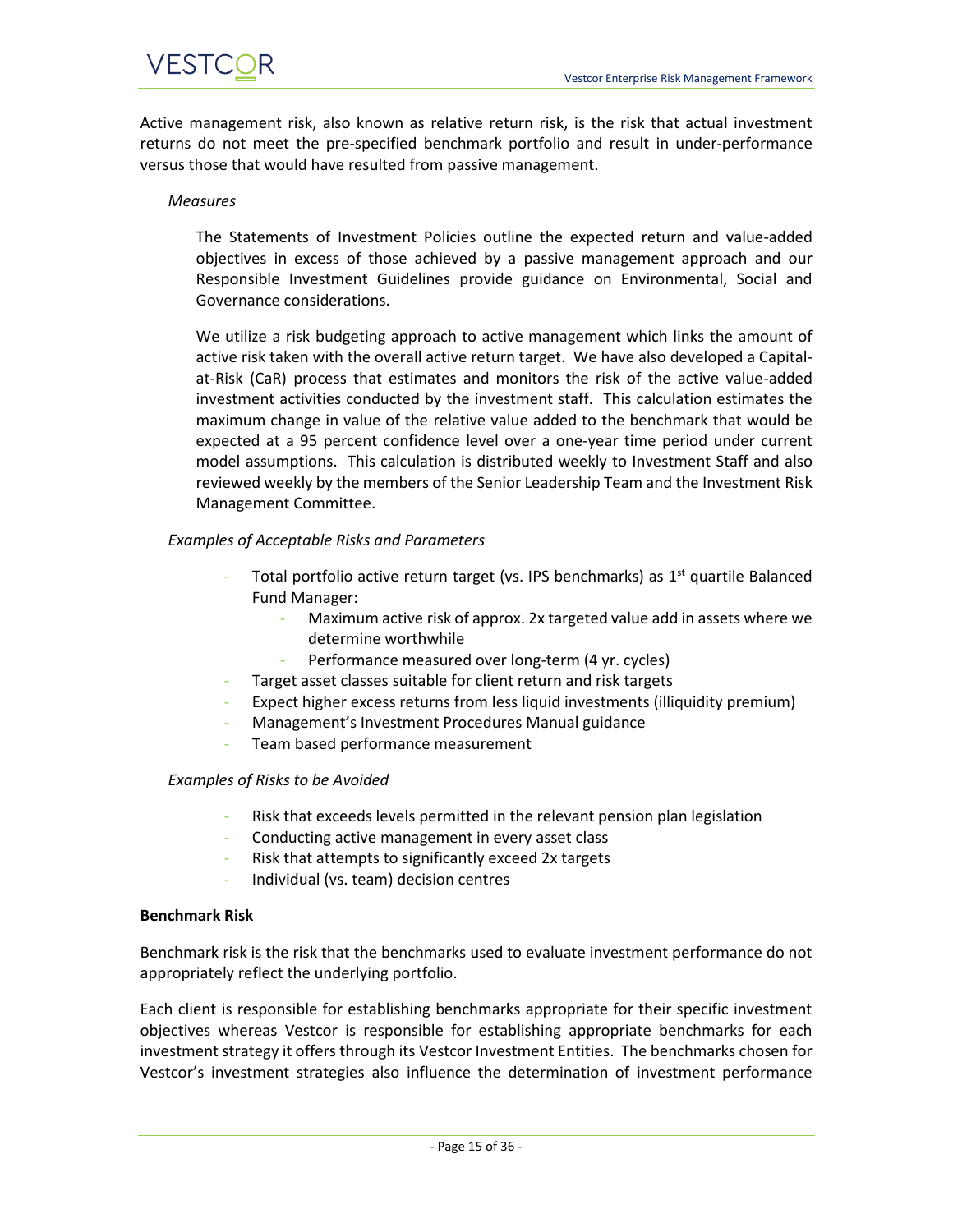targets and performance incentives. Accordingly, they are reviewed and confirmed annually by the Human Resources and Compensation Committee.

#### *Measures*

The Investment Profiles for the Vestcor Investment Entities designate the appropriate benchmarks for each investment strategy. These benchmarks are typically standards set out by the institutional investment industry and correspond closely to those used by peer organizations.

Client Investment Policies may also designate specific benchmarks that in most cases match those of the Vestcor Investment Entities. There may be situations however where a combination of Vestcor Investment Entities is used to gain specific market exposure to an independent client benchmark. In such cases, the benchmarks are typically standards set out by the institutional investment industry and well-known to management.

#### *Examples of Acceptable Risks and Parameters*

- Aligned with industry standards and client objectives
- Match mission / objectives
- Set / approved in advance of any measurement period
- Annual review process

#### *Examples of Risks to be Avoided*

Change retroactively for performance measurement or compensation purposes

#### <span id="page-15-0"></span>**Credit Risk**

Credit risk is defined as the risk that a specific counterparty will not meet its financial obligations as set out in a previously agreed upon contract. Credit risk arises from numerous activities including the holding of investments in a specific entity that require a scheduled repayment as well as through entering into derivative transactions with various counterparties (banks / investment dealers). Securities lending programs also present credit risk. Credit risk can manifest itself through changes in the market value of a security or obligation and is generally measured through procedures that attempt to model the probability of default and / or loss.

#### *Measures*

The Investment Profiles for the Vestcor Investment Entities designate the appropriate credit risk for each investment strategy. Credit risk also conforms to typical levels used by the institutional investment industry and peer organizations.

Each client's Statement of Investment Policies provides limits in terms of permissible investments and credit quality requirements for investment alternatives.

We monitor this exposure through a monthly Counterparty Credit Exposure reporting process.

We also seek enhancement of portfolio returns through an external securities lending program with our securities custodian as intermediary. Under the program, the custodian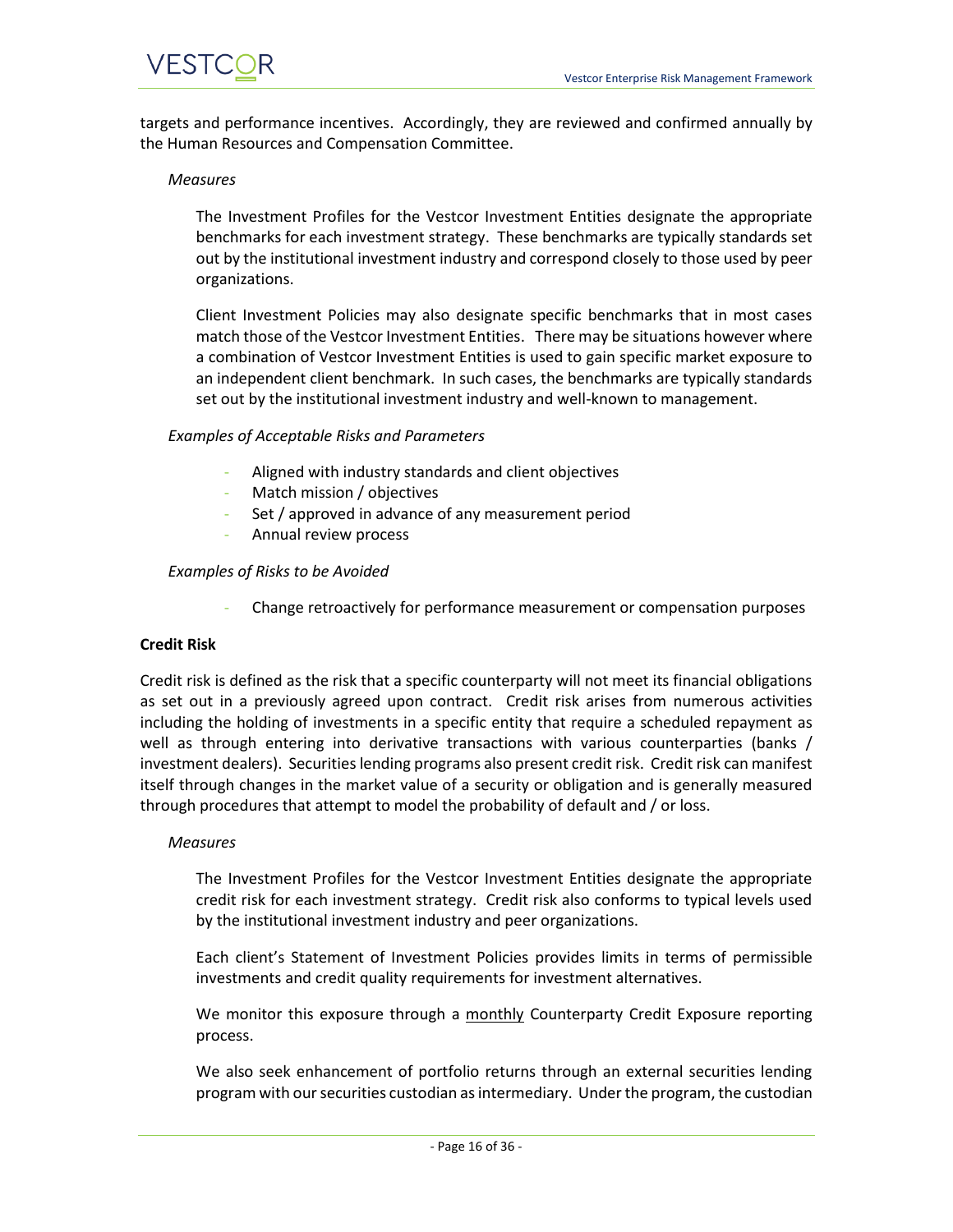

holds high quality fixed income securities with a minimum market value of 105% of the market value of securities lent as collateral. The program also limits the eligible borrowers. Management monitors the exposure to approved borrowers periodically and at least monthly.

#### *Examples of Acceptable Risks and Parameters*

Typically, investment grade or well-researched credit quality

#### *Examples of Risks to be Avoided*

- Illiquid unknown / unrated securities

#### <span id="page-16-0"></span>**Valuation risk**

Valuation risk is the financial risk that an asset is over or under valued such that it is worth more or less than expected when it matures or is sold. The Board of Directors has delegated the responsibility for oversight of risk management associated with financial reporting to its Audit Committee.

#### *Measures*

Management has established Valuation Policies, reviewed by the Audit Committee and approved by the Board of Directors, that provide the overall framework for the fair valuation of investments. Management has also established Valuation Procedures to follow in setting and recording fair values. The internal Valuation Committee meets quarterly to review and discuss valuation recommendations and related matters.

For operational purposes, Vestcor strikes a daily net asset value (NAV) for financial instruments that are traded on an active market. Daily NAVs are based on closing market prices supplied by an independent pricing source. Financial instruments traded over the counter or privately are valued periodically using techniques that maximize the use of relevant observable inputs and minimize the use of unobservable inputs.

Annual financial reporting of the Vestcor Investment Entities is subjected to external audit by an accredited public accounting firm.

#### *Examples of Acceptable Risks and Parameters*

- Long-term private investments annually anchored to appraisals/independent valuation sources
- Private assets year-end valuations based on internal estimate process where possible with firm valuations 3-6 months later
- Publicly listed securities valuations use primary trading markets
- Valuation Committee protocols

#### *Examples of Risks to be Avoided*

- Stale / static valuations
- Appraisal shopping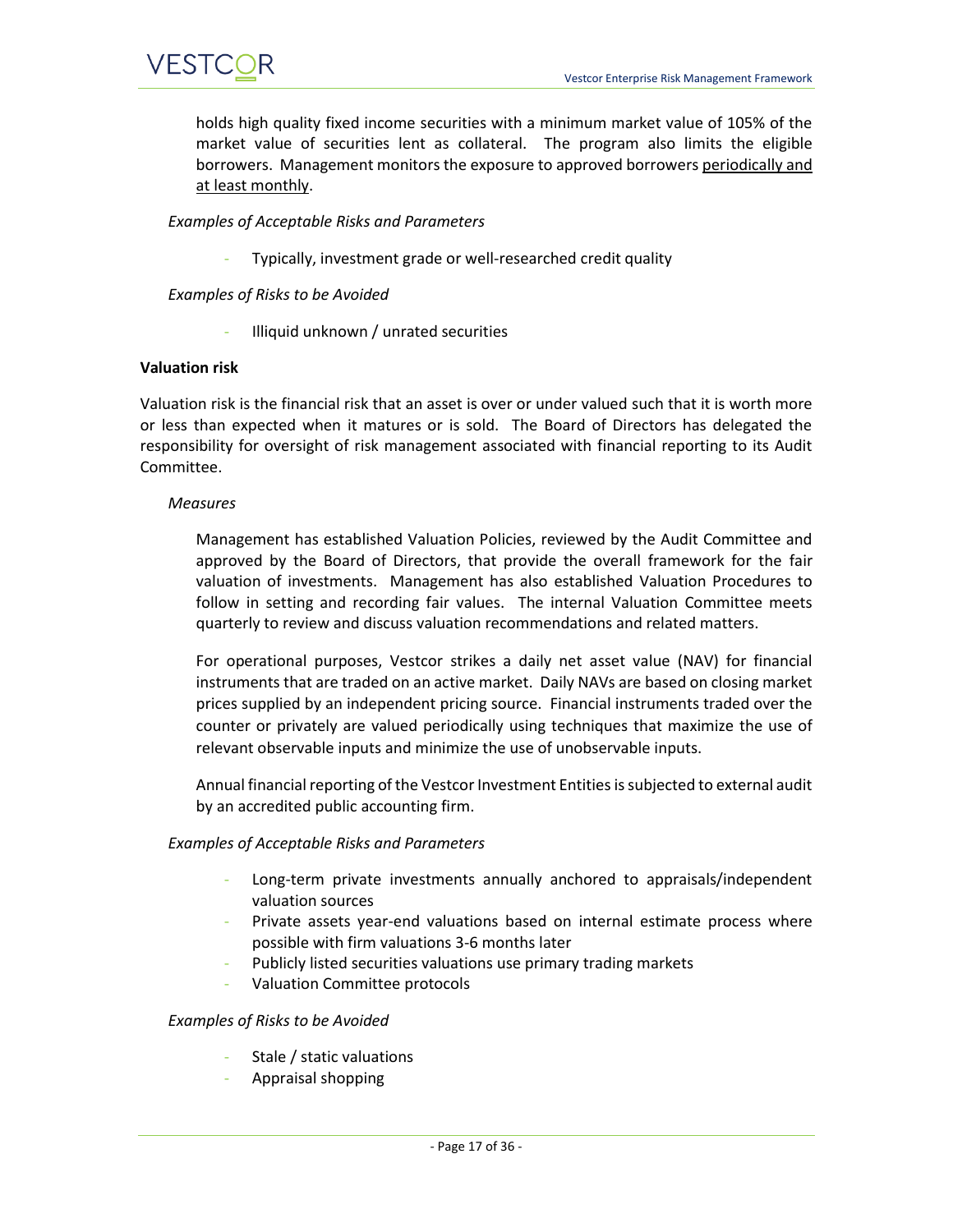

#### <span id="page-17-0"></span>**Liquidity Risk**

Illiquid investments (private equity, private real estate, and infrastructure) typically provide an opportunity to excess long term returns, however they introduce the risk that an investment position cannot be unwound or offset in the financial markets in a timely fashion to meet funding obligations or without enduring significant losses. An occurrence of this type could lead to us not being able to meet payment obligations as they become due or client withdrawal requests because of an inability to liquidate assets.

#### *Measures*

Each client's Statement of Investment Policies is developed with a consideration to their near-term periodic cash flow requirements. We have implemented a process of short to medium term cash forecasting to ensure liquidity is managed appropriately.

We also have developed a liquidity risk calculation that considers illiquid assets and outstanding funding commitments to measure the longer-term liquidity available in each client's pension fund. Liquidity risk is reported to each pension fund client at least quarterly.

#### *Examples of Acceptable Risks and Parameters*

- Need to ensure scheduled payments to clients
- Dynamic cash forecasting process

#### *Examples of Risks to be Avoided*

Large concentrated illiquid positions

#### <span id="page-17-1"></span>*Category C: Plan Administration Risks*

Plan administration risk is the risk that plan administration activities are incomplete, inaccurate or conducted without proper process. It considers all administration responsibilities including enrollment, member data and subsequent changes to that data, contributions collected, benefit calculations, and payment of benefits. As administrator, Vestcor also provides support services to our clients' governing bodies including meeting facilitation and record-keeping, coordination of outsourced service providers, and assistance with meeting regulatory reporting requirements.

#### *Responsibility*

Plan administration, including plan design, is ultimately the responsibility of each plan's governing body.

The Vestcor Board of Directors is responsible for ensuring that there is a properly executed service level agreement signed with each client that provides for a clear understanding of the extent (including limits) and timing of the administration activities being conducted on behalf of each client. The Board of Directors has delegated responsibility for the oversight of Vestcor's management information systems and systems of internal controls used in its plan administration activities to its Audit Committee.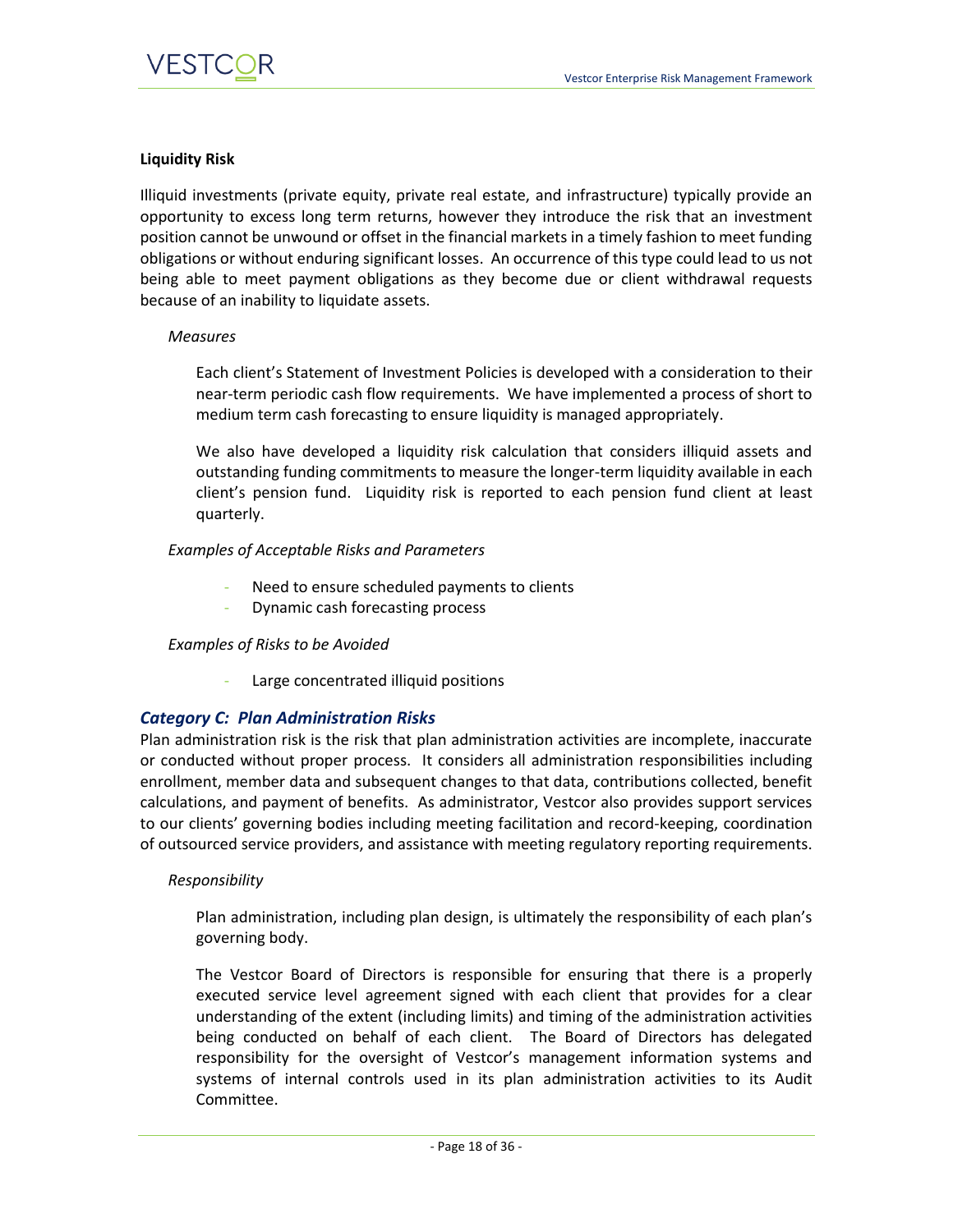Management is responsible for ensuring it has the policies, processes and procedures available to deliver the service commitments that it has agreed to deliver.

#### *Measures*

Administration agreements between Vestcor and each of our clients set out the specific services and service level standards for plan administration activities.

An Administration Report is presented quarterly to each client's governing body. This Report communicates any encountered issues with plan design and recommendations to address these issues, provides emerging regulatory matters, reports on plan demographics and service levels achieved as well as status of the plan's regulatory compliance.

#### <span id="page-18-0"></span>**Member Enrollment and Data**

This is the risk that employers have not ensured that all eligible employees are enrolled correctly in a pension or benefit plan leading to missed contributions and misunderstanding of employee benefits or that changes to key plan member information are inaccurate, invalid or not reported on a timely basis.

#### *Measures*

Employers are provided with standard eligibility and enrollment documents. Employers and employee groups are also provided with periodic educational sessions concerning their plan benefits. Copies of all documents, including evidence of changes to plan member master file data are retained in a secure form. Plan members are requested to review and confirm their current data as part of the annual plan member statement process. Demographic statistics are included in the quarterly Plan Administration Report to each plan's governing body.

Initial data received is subject to automated and manual reviews for accuracy and timeliness before being uploaded to the administration system. The administration system includes additional automated validations of plan member data. As well, account analysts reconcile data between the administration system and the employer payroll systems. An audit of all plan member data is conducted before benefit payments are processed.

#### *Examples of Acceptable Risks and Parameters*

- Standard enrollment forms. Employer education session
- Adequate personal information privacy protections
- Electronic record retention in FileNet
- Data integrity officers review
- Automated audit rules of incoming data

#### *Examples of Risks to be Avoided*

- Incomplete data or lack of supporting documentation.

#### <span id="page-18-1"></span>**Plan Data Accuracy for Actuary**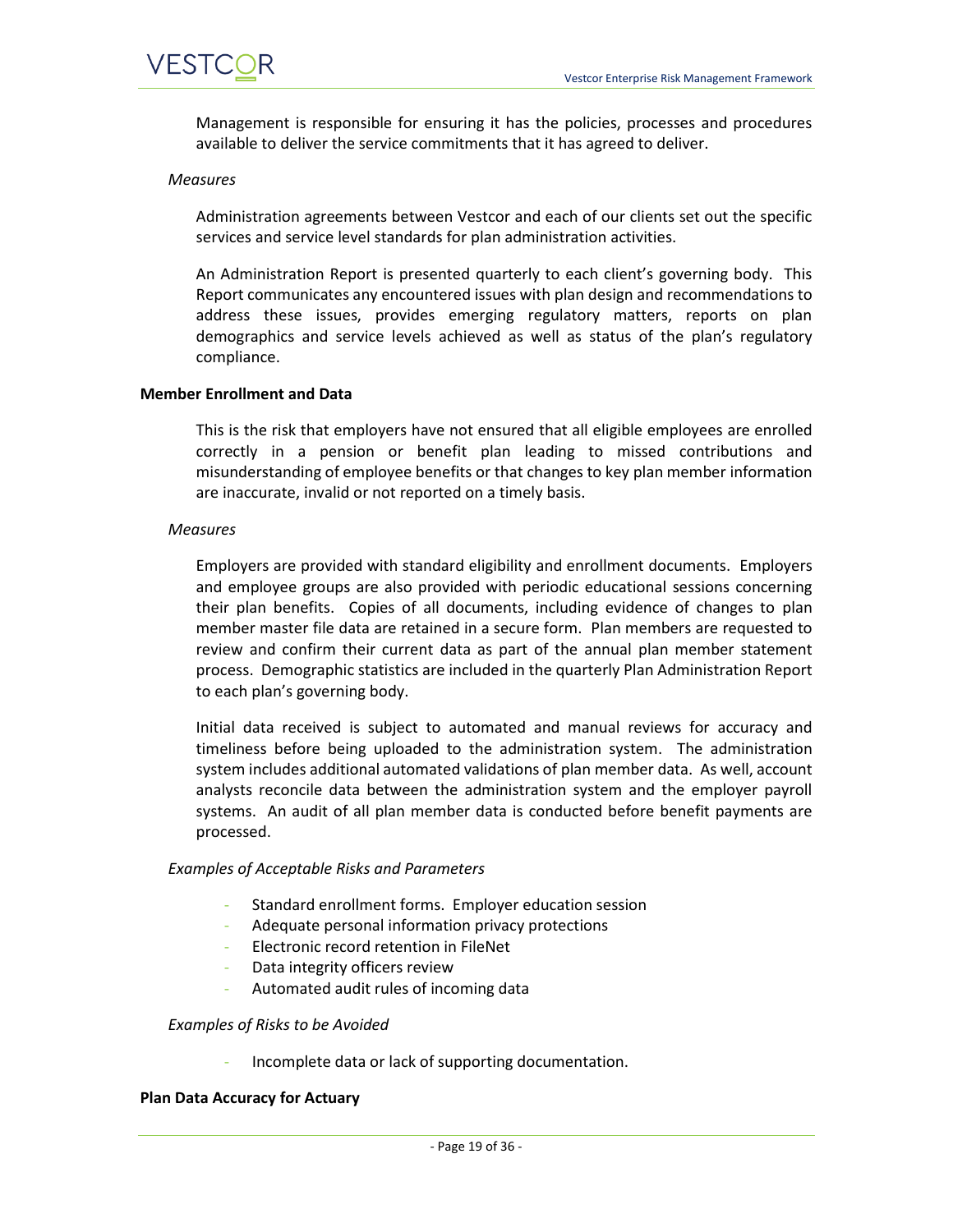

This is the risk that inaccurate and/or incomplete plan data is provided to clients' actuaries leading to inaccurate actuarial interpretation and calculation of the plan's status.

#### *Measures*

Valuation data is reviewed and compared to prior year data prior to being released to actuary. Data is transferred via secure SFTP site to the plan's actuary.

*Examples of Acceptable Risks and Parameters*

- Standard extract query tool used to prepare data
- All plan member data reviewed prior to transferred to actuary

#### *Examples of Risks to be Avoided*

- Manual calculation effort
- Extract query tool not properly maintained

#### <span id="page-19-0"></span>**Benefit Calculations**

This is the risk of both manual and automated errors in benefit calculations arising from employee/employer data errors, changes in plan provisions, transfers or exits to or from other plans.

#### *Measures*

Vestcor's Administration system contains the plan design rules and plan member data for each client, enabling automation of most benefit calculations. All system changes are subject to a change management and user acceptance protocol.

Calculations are subject to peer reviews and complex calculations to senior reviews and/or actuarial review. Statistics regarding the type and timeliness of benefit calculations are also reported in the Plan Administration Report. Decisions by each plan's governing body on plan design changes are widely communicated to plan members.

#### *Examples of Acceptable Risks and Parameters*

- Automated calculations from Ariel valuation module for most situations
- All plan member data reviewed prior to calculation
- All calculations subject to peer review

#### *Examples of Risks to be Avoided*

- Manual effort wherever possible
- Single source for complex calculations

#### <span id="page-19-1"></span>**Plan transactions**

This is the risk that employer and employee contributions are not complete or timely and that benefit payments made are unauthorized, inaccurate or not timely.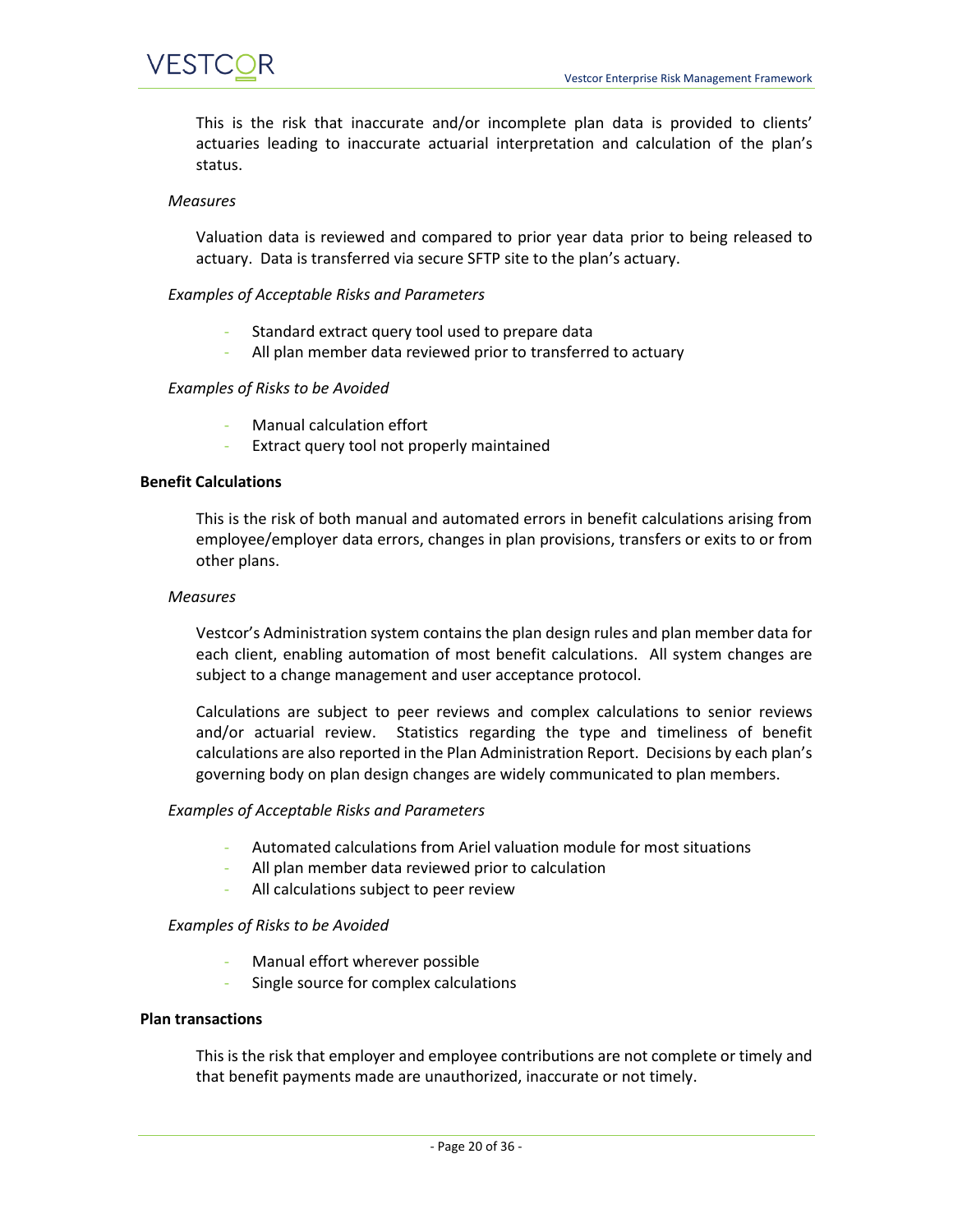#### *Measures*

Contributions are expected on a scheduled basis and are monitored for receipt. An escalation process for late contributions is in place and reported to clients quarterly.

Pension and benefit payments are made using an automated process and a majority of payments remain unchanged month to month. A reconciliation process exists between the administration system and the pension payroll system. This includes a cross reference from the plan member master file to the payment file. Death searches are conducted on an ongoing basis.

#### *Examples of Acceptable Risks and Parameters*

- Automated reconciliation between Administration system and pension payroll system
- Contribution amounts and timing monitored and anticipated by Financial Services and Money Market desk.
- Account analyst reconcile contributions received to the contributions reported on employer payroll files for completeness.

#### *Examples of Risks to be Avoided*

Unencrypted data transmissions

#### <span id="page-20-0"></span>**Client Board and Committee Support**

Vestcor provides support such as secretarial, meeting logistics and facilitation services to certain clients' governing bodies. In providing such services, there is risk that client support activities are incomplete, inaccurate or misunderstood.

The Governance Committee has been delegated the oversight of risk management associated with Vestcor's Client Board and Committee support activities.

#### *Measures*

Client governing bodies operate with agreed upon Terms of Reference that provide structure for the timing and content of their meetings. Detailed minutes are recorded, and all minutes are reviewed and approved by the client. An internal post-meeting review is conducted to share client feedback and action plans to ensure a coordinated response to requests for support.

#### *Examples of Acceptable Risks and Parameters*

- Dedicated leadership role and direct reports assigned to support Board and committee efforts.
- Processes and procedures which follow client guidelines / Terms of Reference etc.

#### *Examples of Risks to be Avoided*

- Interference with Board or committee decision process
- Disclosure of private client trustee / committee information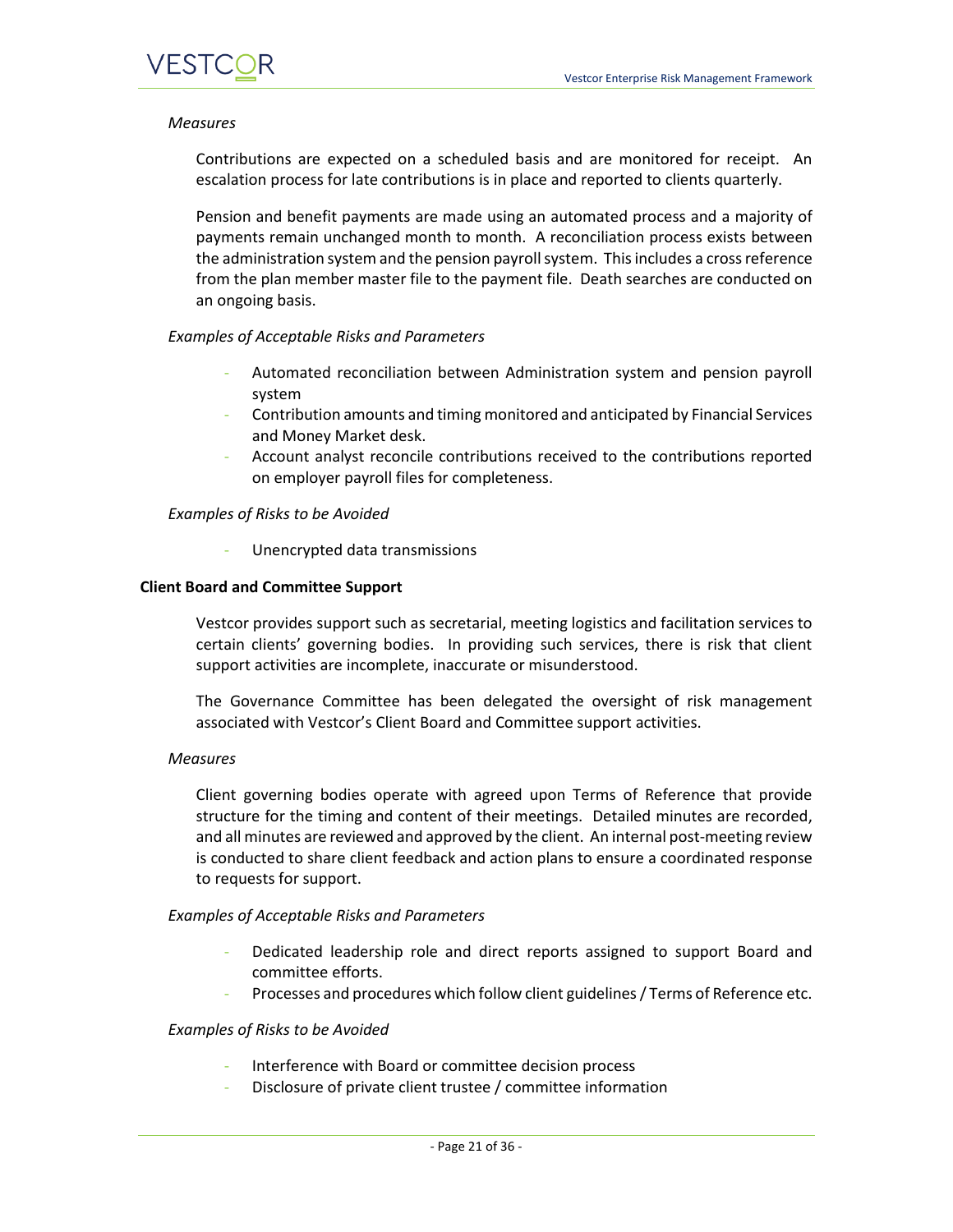#### <span id="page-21-0"></span>**Plan Member Communications**

Vestcor assists clients with preparation of plan member communications such as letters, semi-annual newsletters, annual reports and organization of presentations for annual general meetings. This presents a risk of errors or misleading statements that are inconsistent with plan provisions.

#### *Measures*

A separate Communications team draft the initial communications. A formal review is then conducted by various levels of management and ultimately by Client Trustees with a formal approval procedure before such communications are printed in final form and distributed.

#### *Examples of Acceptable Risks and Parameters*

- Accurate annual plan member statements
- Appropriate measured newsletter content that meets regulatory requirements

#### *Examples of Risks to be Avoided*

- Technical jargon
- Emotional messaging (i.e., excellent, great, best, etc.)

#### <span id="page-21-1"></span>*Category D: Operational Risk*

Operational risk concerns the risks arising from the loss of effectiveness or efficiency from reliance on internal processes.

#### *Responsibility*

The Vestcor Corp. (shareholder) Board of Directors engages an independent accounting firm to act as the external auditor of all of Vestcor's financial reporting and activities. The Vestcor Inc. Board, through its Audit Committee, assists the shareholder in their decision by conducting an assessment of the external auditor's work and making a recommendation regarding their (re)appointment.

The Vestcor operating company Board, through its Audit Committee, oversees the Internal Audit function, including the engagement of another external public accounting firm to provide assistance to the Internal Audit Team.

The Audit Committee of the Board is responsible for overseeing the design and operational effectiveness of Vestcor's system of internal controls and quality of management information systems. The Audit Committee is also responsible for the integrity of Vestcor's financial reporting and disclosure processes, compliance with legal and regulatory requirements and oversight of management's fraud risk management program including annual review of Vestcor's Fraud Risk Management Policy and management's annual fraud risk assessment.

Management is responsible to ensure operational efficiency and effectiveness.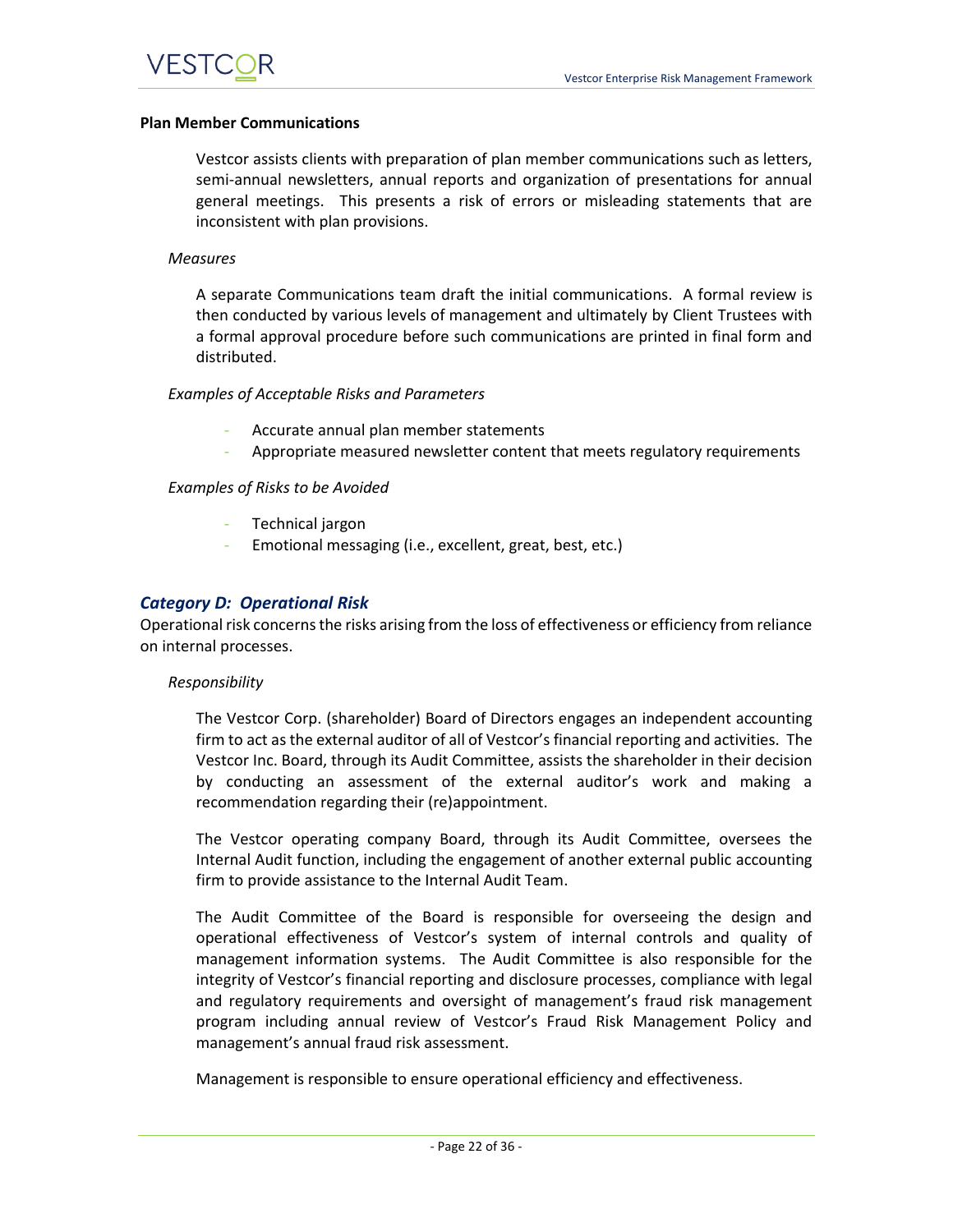#### *Overall Measures*

We have delineated a clear segregation of duties with respect to transaction initiation, authorization, and recording activities. Banking authorities and limits are also clearly set out.

The Internal Auditor performs reviews of the efficiency and effectiveness of key operational processes on a revolving basis.

We have subdivided operational risk as follows:

#### <span id="page-22-0"></span>**Corporate transactions risk**

This is the risk that corporate transactions are inaccurate or incomplete leading to cash flow irregularities and/or errors in financial reporting.

#### *Measures*

All expenses are approved by a responsible authority prior to payment and all cash disbursements are approved by two signatories. Senior management reviews actual results versus budget each month.

#### *Examples of Acceptable Risks and Parameters*

- Clear disbursement authorities, competitive sourcing
- Annual budget process
- Cost allocations reflect general effort expended or AUM, subject to specific client requests.

#### *Examples of Risks to be Avoided*

Audit recommendations that go unaddressed

#### <span id="page-22-1"></span>**Investment transactions risk**

This is the risk that inappropriate, unauthorized, inaccurate or incomplete transactions lead to loss and errors in decision-making.

#### *Measures*

Automated processes ensure completeness and accuracy of trading data transmitted to brokers, custodians and uploaded to the portfolio management system.

Investment performance is calculated by the portfolio management system in accordance with Global Investment Performance Standards (GIPS®) with client composites independently verified annually.

Management in conjunction with an independent Risk team monitors and reports on our compliance with the specific investment requirements established for each of the Vestcor Investment Entities and the Investment Procedures Manual guidelines on a weekly basis.

#### *Examples of Acceptable Risks and Parameters*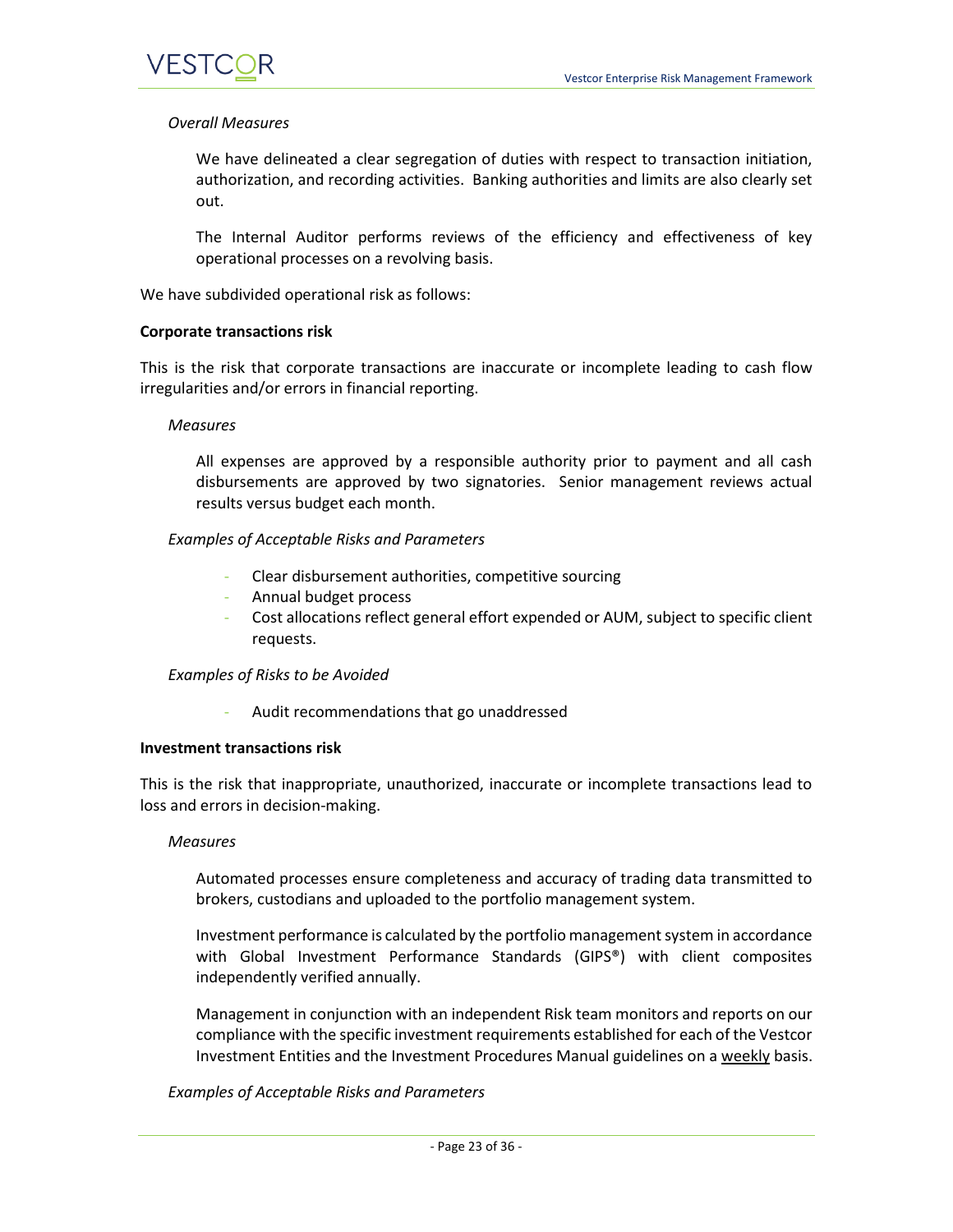

- Investment transactions confirmed and settled by independent team.
- Performance measurement conducted by an independent professionally accredited team
- Investment compliance reporting conducted by an independent team
- Risk measurement / reporting conducted by an independent team
- Fair value focus: use external independent data / pricing sources where available

#### *Examples of Risks to be Avoided*

- Trading and confirmation process conducted by single individual
- Audit recommendations that go unaddressed

#### <span id="page-23-0"></span>**Financial reporting risk**

This is the risk that financial reporting by Vestcor, the Vestcor Investment Entities and/or our clients may be inaccurate or misleading.

#### *Responsibility*

Each client's governing body, which may include an audit committee, is responsible for the review and approval of financial reporting by that client. Under each client's Master Service Agreement, Vestcor management is responsible for the preparation of client financial reporting, either in the form of a quarterly expenditure report, quarterly unaudited financial statements or draft annual financial statements with note disclosures. Annual financial reporting is subject to independent audit.

The Vestcor Board of Directors, through review by its Audit Committee, is responsible for the approval of the financial statements of Vestcor and related entities. Management is responsible for the accuracy and fair presentation of the financial statements for each of the Vestcor entities, and for preparation of supporting working papers for the independent auditor. Management is also responsible for maintaining a system of internal controls and management information systems capable of providing accurate and timely financial information.

#### *Measures*

Audited financial statements and, where applicable Annual Reports, for pension plan clients, Vestcor and Vestcor-related entities are prepared on an annual basis. Quarterly client reports are also prepared including an Investment Report and/or Administration Report.

An Internal Control Report is prepared and presented to the Audit Committee of the Vestcor Board annually and to clients' external auditors. Accounting and finance procedures documentation exists and is kept current. Management information systems are subject to regular review and updating in accordance with an IT Strategic Plan.

#### *Examples of Acceptable Risks and Parameters*

- Statements prepared by professionally accredited employees
- Prepared financial statement working papers complete with supporting documentation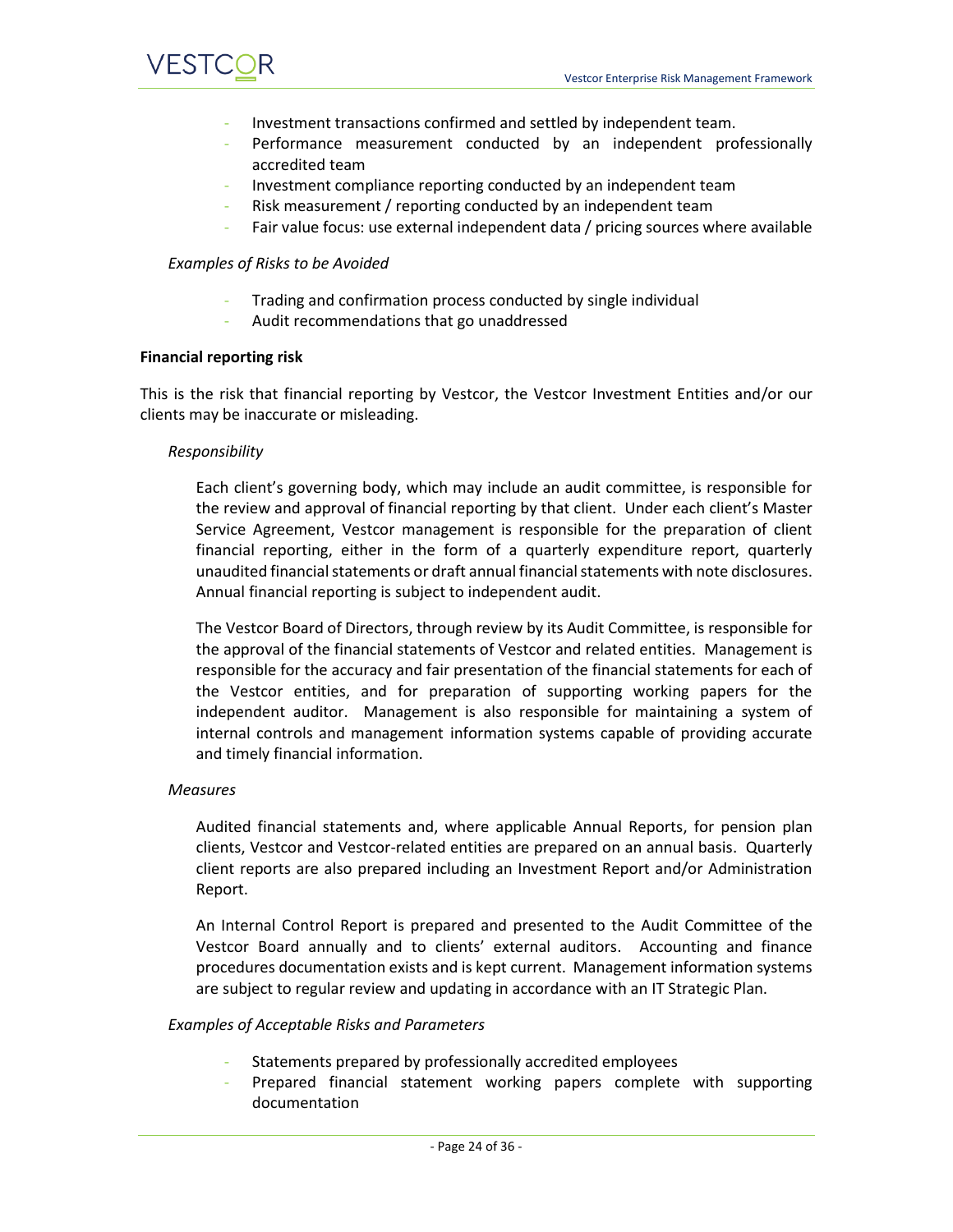Senior management review

#### *Examples of Risks to be Avoided*

- Qualified audit opinion due to lack of support

#### <span id="page-24-0"></span>**Regulatory risk**

This is the risk of loss or penalties related to non-compliance with regulations.

Under the NB Securities Act, Vestcor is registered as an Investment Fund Manager in respect of the Vestcor Investment Entities. Vestcor also acts as a Portfolio Manager (advisor) in respect of its clients. Vestcor must follow Canadian Securities Regulations unless exempted.

#### *Responsibility*

Vestcor provides clients with status reports of regulatory compliance quarterly as part of the Administration Report.

The Board of Directors, or a Board Committee, is responsible for monitoring Vestcor's compliance with regulatory matters and keeping all related filings current.

Senior management is responsible for establishing and maintaining internal processes to enable the regulatory reporting we provide for our clients.

#### *Measures*

Annual management and directors compliance certifications.

Securities Regulation Policy Manual is established which outlines relevant securities regulations and Vestcor's adherences to them. Vestcor also maintains an up-to-date Securities Regulation Procedures Manual that specifies measures and procedures to ensure adherence. In addition, employees regularly attend educational sessions to stay abreast of new regulations and share best practices with peer contacts.

Senior management reports to clients regularly with respect to their specific service platform which includes Regulatory Compliance Checklists.

#### *Examples of Acceptable Risks and Parameters*

- Vestcor's Board approves designated registered management individuals
- All Vestcor' s Board of Directors registered on the National Registration Database
- Records retention adherence

#### *Examples of Risks to be Avoided*

Regulatory non-compliance

#### <span id="page-24-1"></span>**Legal and tax risk**

This is the risk of loss relating to actual or proposed changes in legislation as well as noncompliance with laws, rules, regulations, prescribed practices or ethical standards.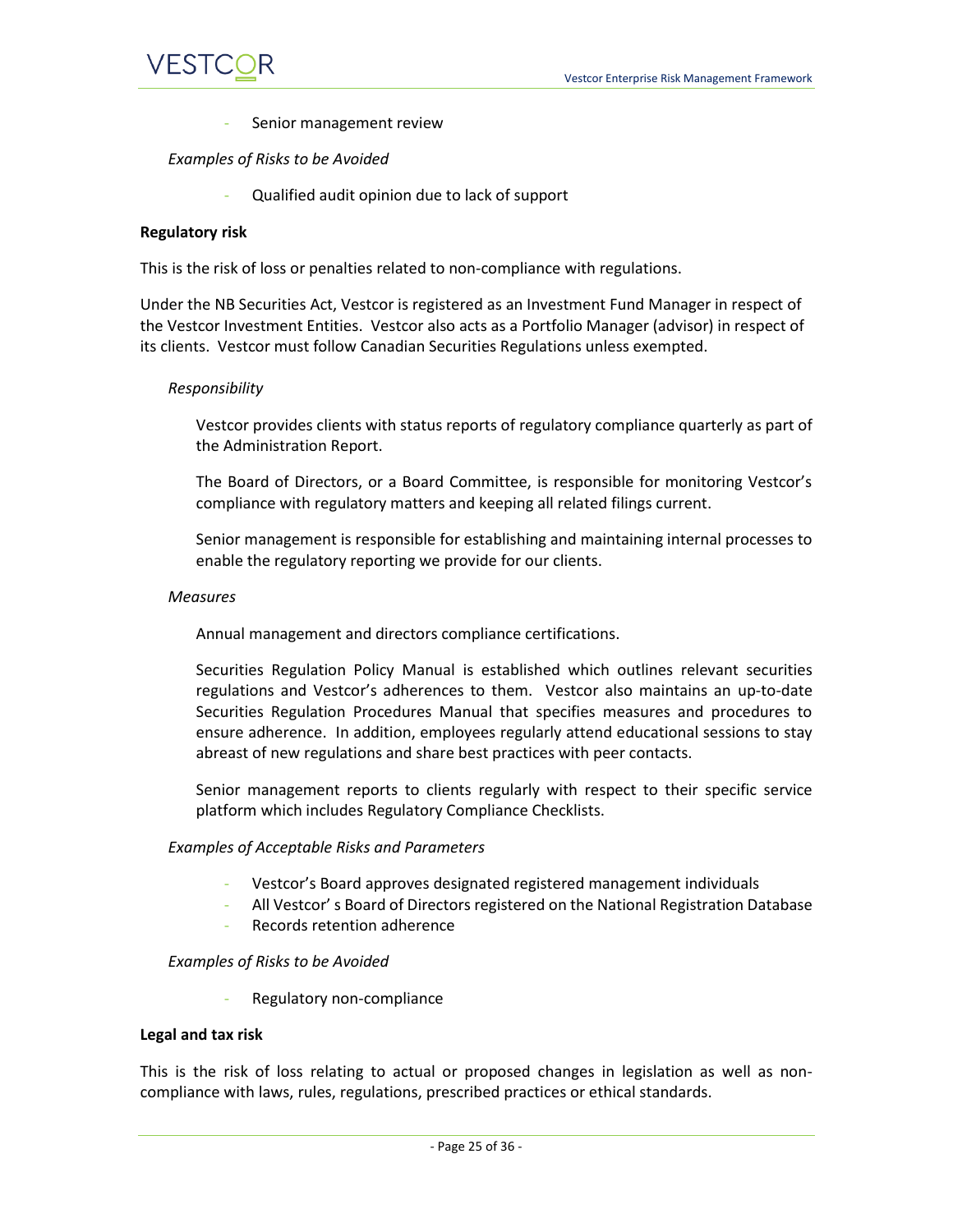#### *Responsibility*

Each client's governing body is responsible for monitoring their plan's compliance with pension and tax regulations.

The Board of Directors, or a Board Committee, is responsible for monitoring Vestcor's compliance with legal and tax matters.

Senior management is responsible for establishing and maintaining internal processes to enable the tax and financial reporting we provide for our clients.

#### *Measures*

External legal counsel is engaged to provide advice on legal matters. External tax expertise is engaged to provide advice and assistance on tax related matters.

Senior management reports to clients regularly with respect to their specific service platform. This may include a quarterly Administrator's Report, Investment Performance Report, and unaudited interim financial statements.

Senior management also reports quarterly to the Audit Committee and to the Board on the status of current and emerging legal, tax and investment policy compliance matters.

#### *Examples of Acceptable Risks and Parameters*

- Access external / third party legal and tax advice
- Fair dealing and best execution standards
- Adherence to the Pension Benefits Act (PBA), the Personal Information Protection and Electronic Documents Act (PIPEDA), the Right to Information and Protection of Privacy Act (RTIPPA)

#### *Examples of Risks to be Avoided*

Overly aggressive tax interpretation and filing positions

#### <span id="page-25-0"></span>**Fraud risk**

Fraud risk is the risk of an intentional act that results in misappropriation of assets, improper or unauthorized expenditures, including bribery and other improper payments, self-dealings, including kickbacks, a material misstatement in financial reporting and / or violations of laws and regulations, including securities laws.

#### *Responsibility*

Management is responsible for designing internal controls that specifically consider the risk of fraud and for ensuring that these controls are operating effectively.

#### *Measures*

In addition to the measures outlined previously for plan, corporate and investment transactions risk, management with the assistance of the Internal Auditor has designed an annual fraud risk assessment process that considers susceptibility of internal processes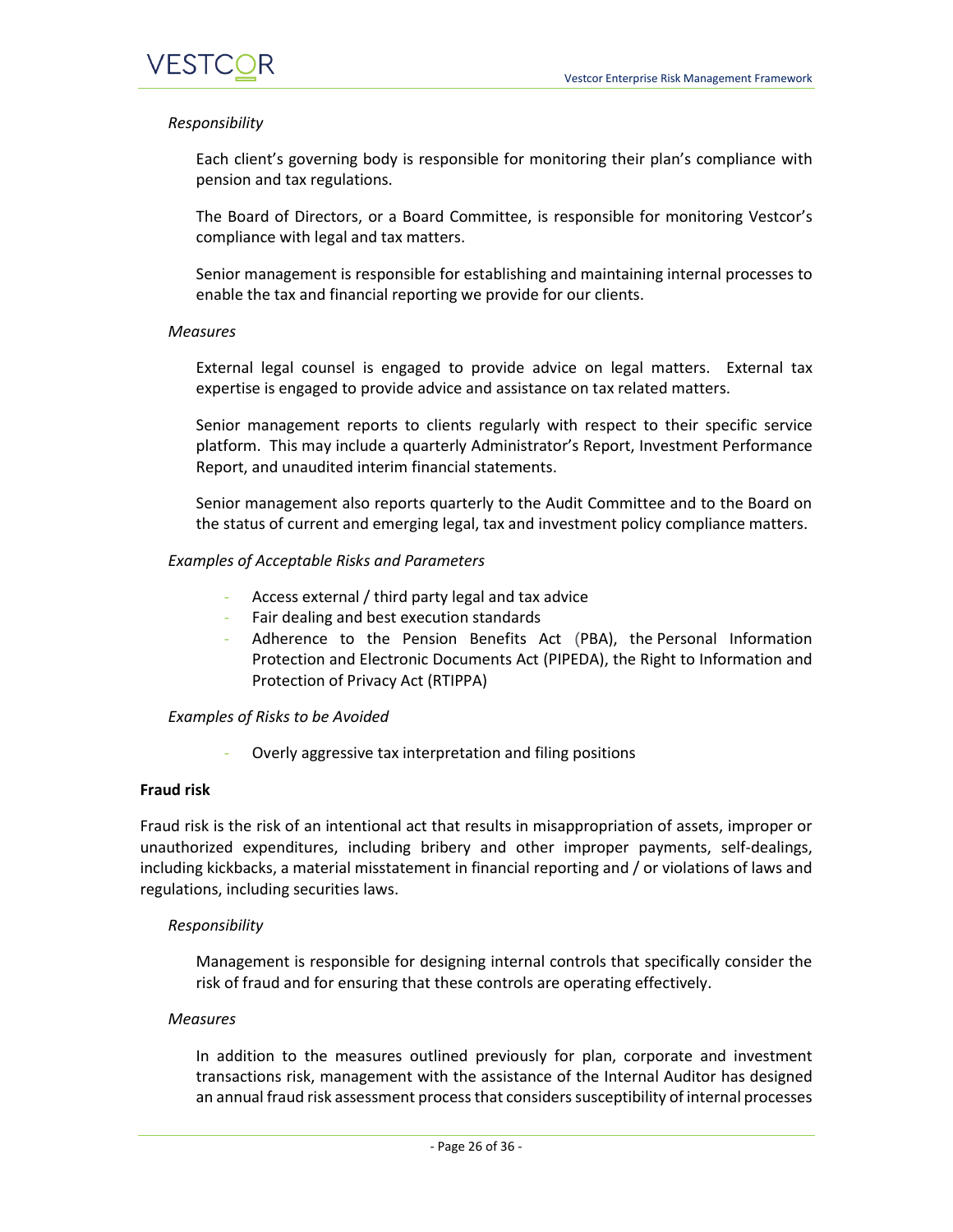to fraudulent acts, identifies internal controls that mitigate these risks and tests the ongoing effectiveness of these controls.

#### *Examples of Acceptable Risks and Parameters*

Active fraud risk assessment process

*Examples of Risks to be Avoided*

Single authorization situations

#### <span id="page-26-0"></span>**Physical security risk**

Physical security involves the risk to safety of employees and capital assets.

#### *Responsibility*

Management monitors physical safety through its Occupational Health & Safety Committee (OHSC).

#### *Measures*

The OHSC meets bi-monthly and conducts physical inspections. A Fire Warden subcommittee exists and conducts semi-annual practices.

Physical access is restricted and monitored on a 24/7 basis by a security service. Access in non-business hours is logged. Cameras record physical access in critical locations and recordings are available for an extended time.

#### *Examples of Acceptable Risks and Parameters*

- Monitor access off hours
- Door alarms activated
- Confrontation of unfamiliar visitors

#### *Examples of Risks to be Avoided*

- Unaccompanied access

#### <span id="page-26-1"></span>*Category E: Human Resources Risk*

Human resources risk is the risk of loss resulting from inadequate or failed internal human resource performance and from business practices that are inconsistent with generally accepted human resource laws and practices.

#### *Responsibility*

The Human Resources and Compensation Committee of the Board is responsible for oversight of Vestcor's Human Resources policies including compensation.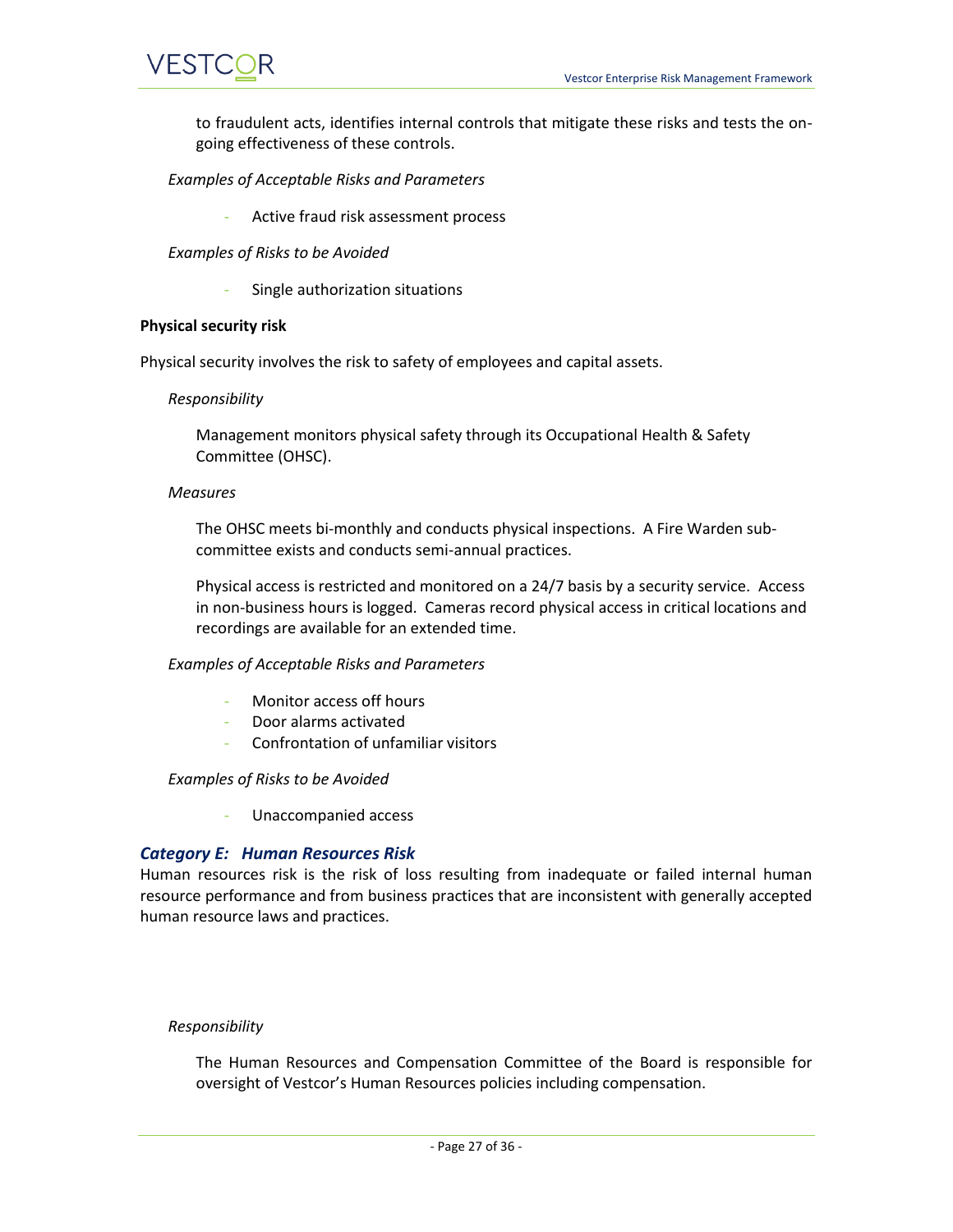

Senior management is responsible for effective human resources processes and activities. This includes the development of job descriptions for each employee, training and development activities, annual performance reviews and succession planning.

We have subdivided human resources risk as follows:

#### <span id="page-27-0"></span>**Hiring, retention and terminations**

This is the risk that inadequate hiring practices, performance measurement and coaching, and termination processes result in a mismatch of skills and responsibilities, excessive turnover, and poor employee morale.

#### *Measures*

We have created a Human Resources Strategic Plan, reviewed and approved by the Human Resources and Compensation Committee of the Board. This plan sets out our staffing requirements, skills inventory and professional development activities. In addition, we have established clear human resource practices and processes in our Human Resources Manual. We survey staff biennially regarding employee satisfaction.

Under our Human Resources Strategic Plan, we have set out the skills requirements and professional development activities for our staff. We have also established clear human resource practices and processes in our Human Resources Manual. Employee performance reviews are conducted using both a mid-year and annual process. Each employee position has a specific job description, and cross training is used extensively to provide back-up support. Vestcor also has a mandatory vacation policy.

#### *Examples of Acceptable Risks and Parameters*

- Broad diversification of workload
- Open communications / senior management availability
- Ongoing professional development and skills improvement planning / process

#### *Examples of Risks to be Avoided*

Reliance on small group of professionals

#### <span id="page-27-1"></span>**Succession planning**

Succession planning risk is the risk that inadequate employee development will result in insufficient qualified resources to fill critical roles when necessary.

#### *Measures*

The Human Resources and Compensation Committee annually reviews and advises on management's annual succession plan for key staff positions.

Succession is also considered during the semi-annual performance review process, enabling skills evaluation and planning for future professional development opportunities. Crosstraining is also an important tool for ensuring skills transfer and succession planning for all positions. Departmental cross-training is stressed as part of the semi-annual business continuity planning.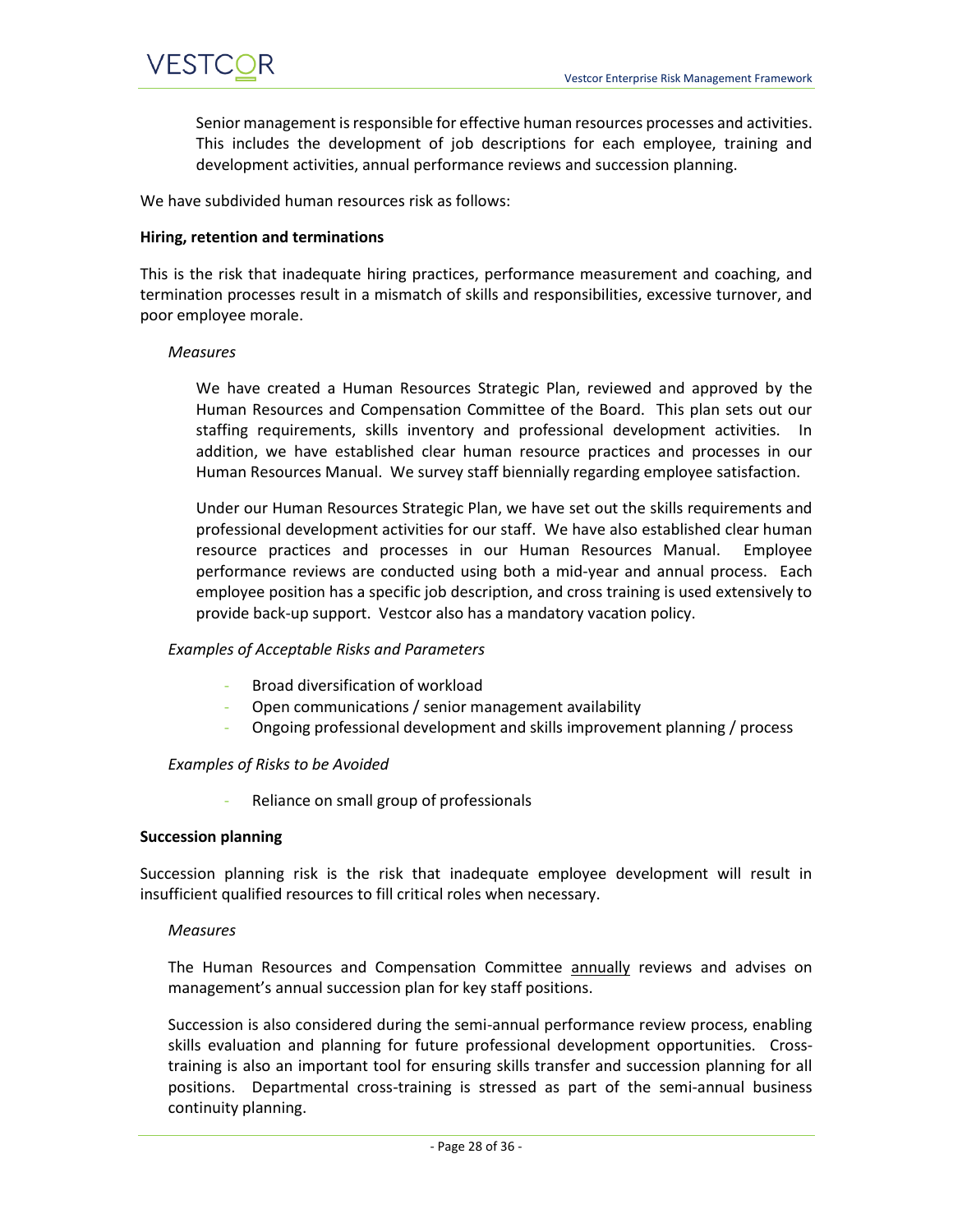#### *Examples of Acceptable Risks and Parameters*

- Cross-training requirements
- Strong external relationships

*Examples of Risks to be Avoided*

- Over-specialization

#### <span id="page-28-0"></span>**Compensation**

Compensation risk is the risk that compensation practices are unfair or not competitive.

#### *Measures*

The Human Resources and Compensation Committee has developed a Compensation Philosophy for Vestcor. They annually review the competitive compensation landscape versus a group of peer institutional pension fund managers, and periodically retain the services of an external consultant to provide advice in connection with compensation.

*Examples of Acceptable Risks and Parameters*

- Compensation Philosophy Guidelines / Employer of Choice focus
- Peer and industry compensation survey benchmarks

#### *Examples of Risks to be Avoided*

- Unique employment/compensation arrangements

#### <span id="page-28-1"></span>*Category F: Technology Risk*

Vestcor relies significantly on management information systems and communication technology. We are therefore exposed to the potential for material risk of direct or indirect loss resulting from inadequate or failed information technology.

#### *Responsibility*

The Audit Committee of the Board is responsible for oversight of Vestcor's IT risk management.

Management is responsible to ensure technological operational efficiency and effectiveness. The IT Risk Management Committee assists management by recommending improvements and best practices from its review of risks faced by our current and future use of technology. The Business Continuity Planning Team meets semi-annually to consider potential disaster scenarios and our resilience to them.

We have subdivided technology risk as follows:

#### <span id="page-28-2"></span>**IT environment / cyber security**

Cyber security risk is the risk that compromises the security of data or weakens or impairs business operations.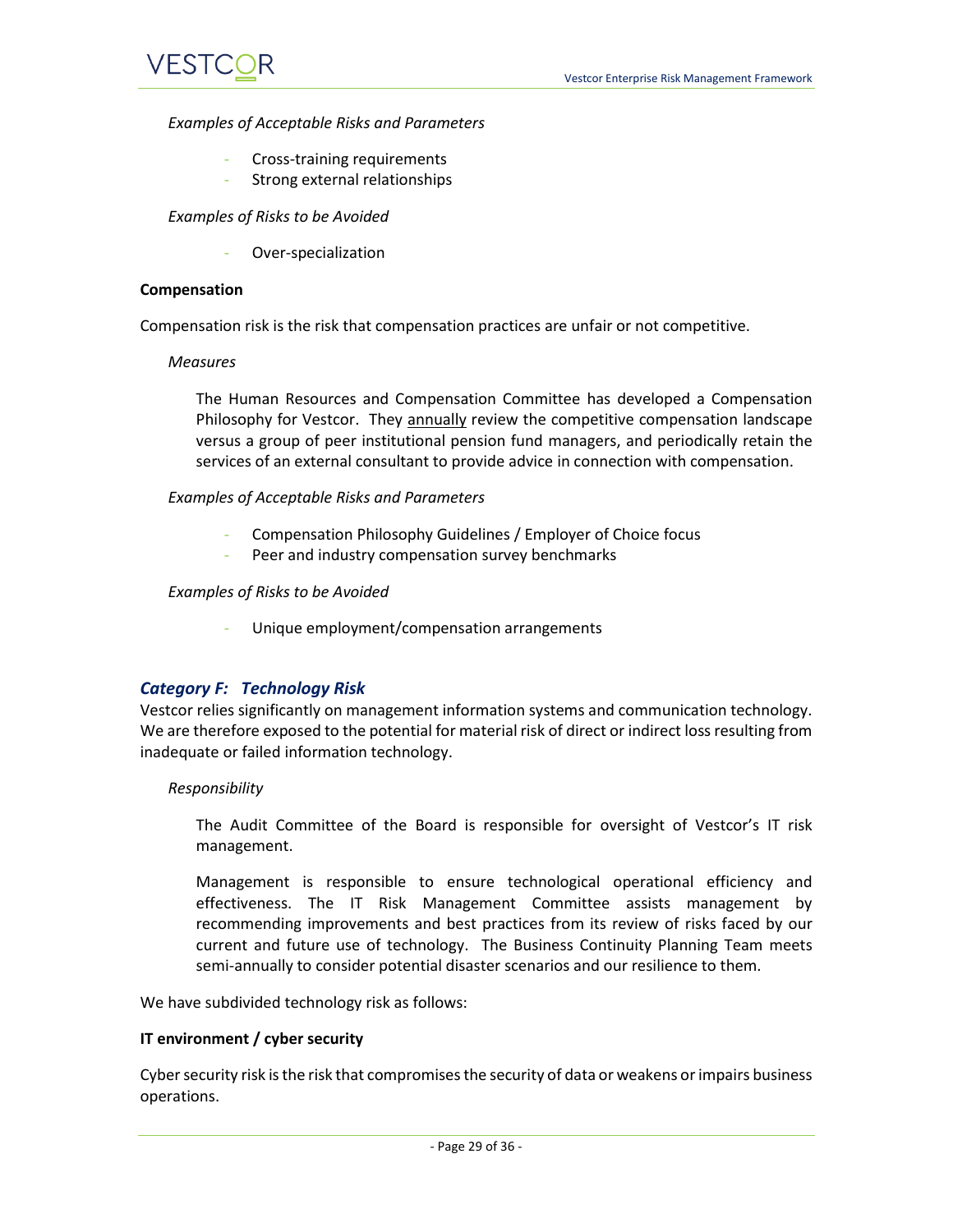#### *Measures*

A five-year Information Technology Strategic Plan, reviewed annually by the Audit Committee, sets out the direction, priorities, resources and skills required for our information systems.

A robust firewall prevents unwanted network access and logs are monitored on a 24/7 basis. Network access is controlled centrally and uses two factor authentication. Antivirus and anti-spam software is in place with regular updates pushed out to users. Semiannual logical security access review is conducted by IT and signed off by system owners. Annual penetration testing is performed by accredited IT security firms. An Incident Response Plan has been developed and tested for potential security breaches.

Redundant systems ensure data is constantly recoverable. A secondary internet connection is available and tested regularly. Backup power under license with our landlord is tested regularly.

Third Party threat risk assessments are conducted on all new applications before implementation.

We have developed information technology policies for system access and use of technology-related hardware and software that are communicated regularly to all staff and subject to annual compliance certifications. Our employees participate in continuous and mandatory online cybersecurity awareness training to ensure they understand their responsibility for safeguarding our data and systems.

Internal Audit also performs reviews of the efficiency and effectiveness of key information technology systems and controls on a revolving basis.

#### *Examples of Acceptable Risks and Parameters*

- IT Risk Management Strategy including systems redundancy
- Annual IT Policy certification
- Cybersecurity awareness training
- Annual penetration testing
- Two factor authentication
- 24/7 network log monitoring

#### *Examples of Risks to be Avoided*

- Network interference
- Excessively complex solutions

#### <span id="page-29-0"></span>**Information management, records retention and privacy**

This is the risk that critical information and records may be destroyed, lost, stolen or otherwise compromised.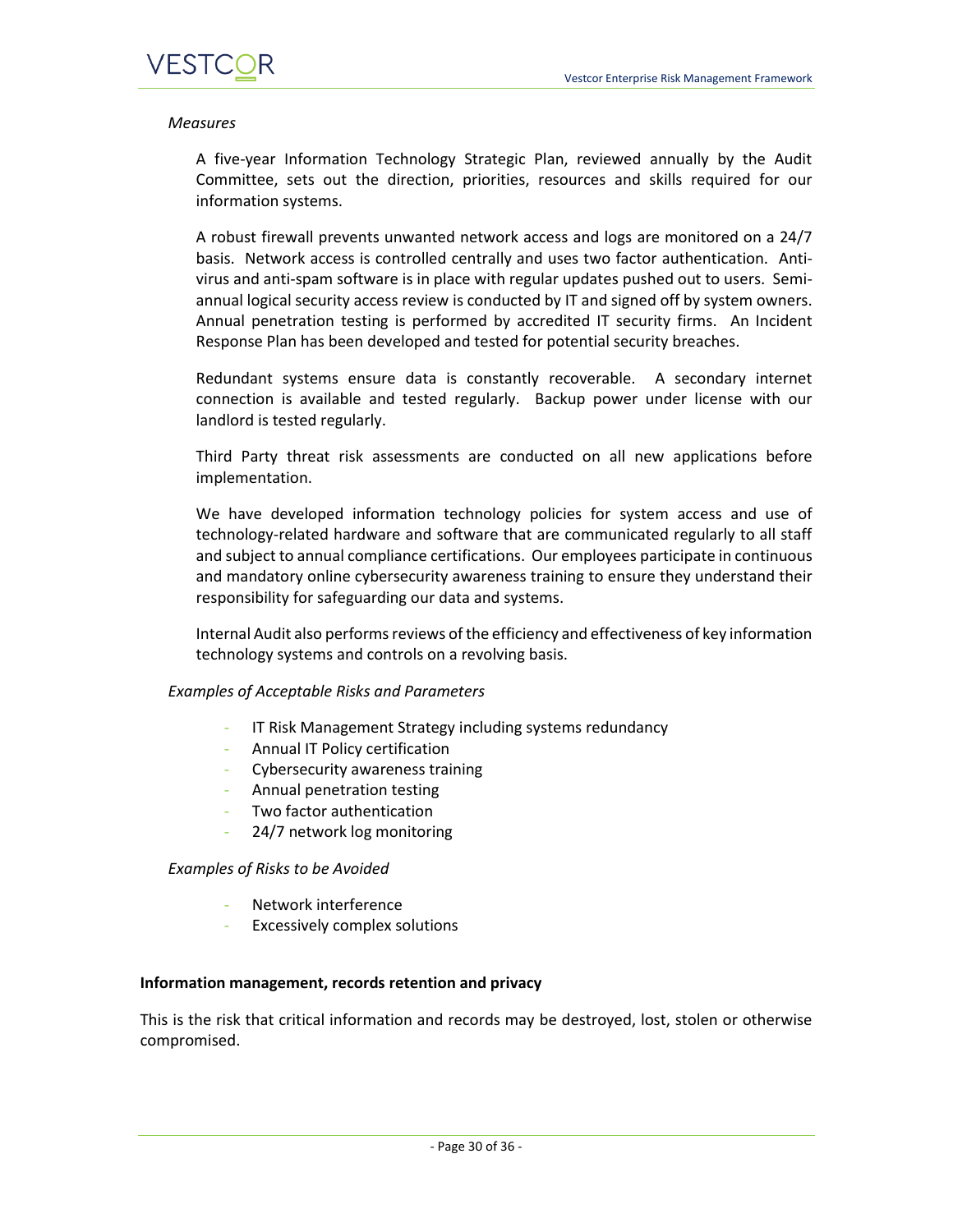#### *Measures*

Redundant systems ensure electronic data is constantly recoverable. Backup procedures exist with offsite storage. Email is automatically archived. A Records Management Policy and Procedures are followed for retention, storage and destruction of business records.

Logical security access controls operate to ensure only authorized access to electronic information. Encrypted file-sharing protocols are followed for plan member data.

Privacy training for all plan administration staff has been conducted.

#### *Examples of Acceptable Risks and Parameters*

- Disk/disk/tape back-up protocol followed
- Record Retention Policy and Procedures
- Privacy Policy

#### *Examples of Risks to be Avoided*

- Transfers of unencrypted personal information
- Use of uncontrolled mobile devices
- Records destruction outside of regulatory requirements

#### <span id="page-30-0"></span>**Systems, applications and databases**

This is the risk that systems, applications and databases do not meet the business requirements.

#### *Measures*

Internally developed software is documented, and code is stored in a secure safe. User manuals have been prepared for internally developed applications. An application lifecycle management process is followed. Mission critical spreadsheets are independently reviewed annually.

A standard project management methodology is used for all new system implementations to ensure that the project follows a pre-defined scope and produces deliverables that meet project objectives.

Regular visits by trade execution management system provider representatives provide trouble-shooting and upgrade opportunities for those systems.

All system licenses are inventoried for budget purposes. Computer equipment is also tagged for inventory control. A triennial computer hardware replacement cycle is followed.

#### *Examples of Acceptable Risks and Parameters*

- Well documented record of internal development initiatives
- Project management methodology / Change management protocols
- Mission critical spreadsheet reviews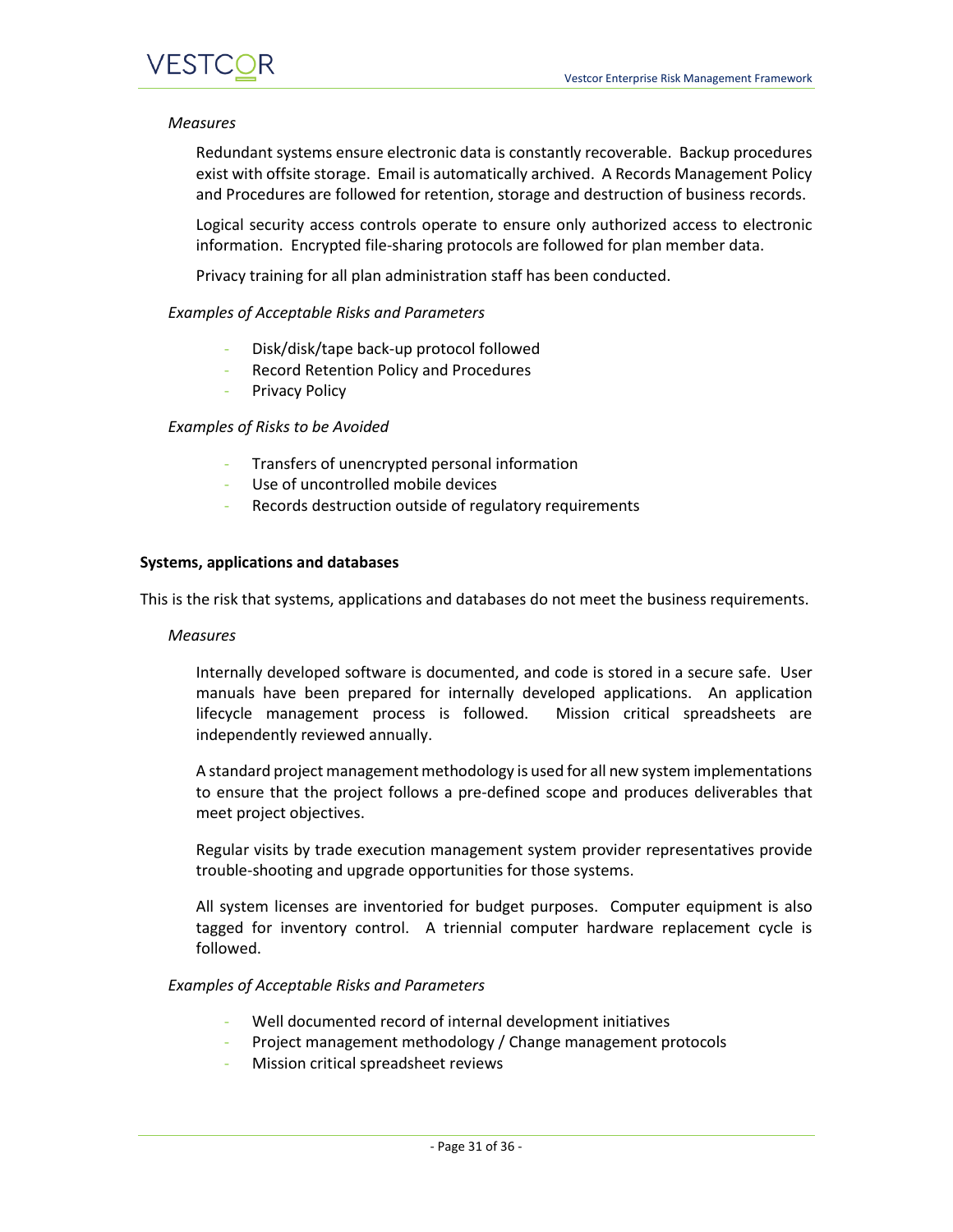#### *Examples of Risks to be Avoided*

- Lack of clear audit trails
- Unresolved risk or control issues

#### <span id="page-31-0"></span>**Business continuity planning and disaster recovery**

Major environmental forces (floods, fires, etc.) could interrupt operations leading to financial loss and reputational damage.

#### *Measures*

We have developed a Business Continuity Plan (BCP) to enable an efficient crisis management and disaster recovery plan in the case of adverse events. The BCP is subjected to semi-annual review with scenario testing. Annual disaster recovery scripting is tested at offsite location. A disaster recovery service provider is on retainer for delivery of critical equipment.

Annually, management also conducts a review of Service Organization Control Reports for all critical hosted applications (i.e., portfolio management system provider, securities custodian, administration system provider, payroll provider) to ensure business continuity controls exist and have been independently audited.

#### *Examples of Acceptable Risks and Parameters*

- Business Continuity Plan / Redundancy regularly tested
- Annual review of hosted application SOC reports

#### *Examples of Risks to be Avoided*

- Wasted opportunities to invoke / practice BCP
- Failure to address identified weaknesses in supplier processes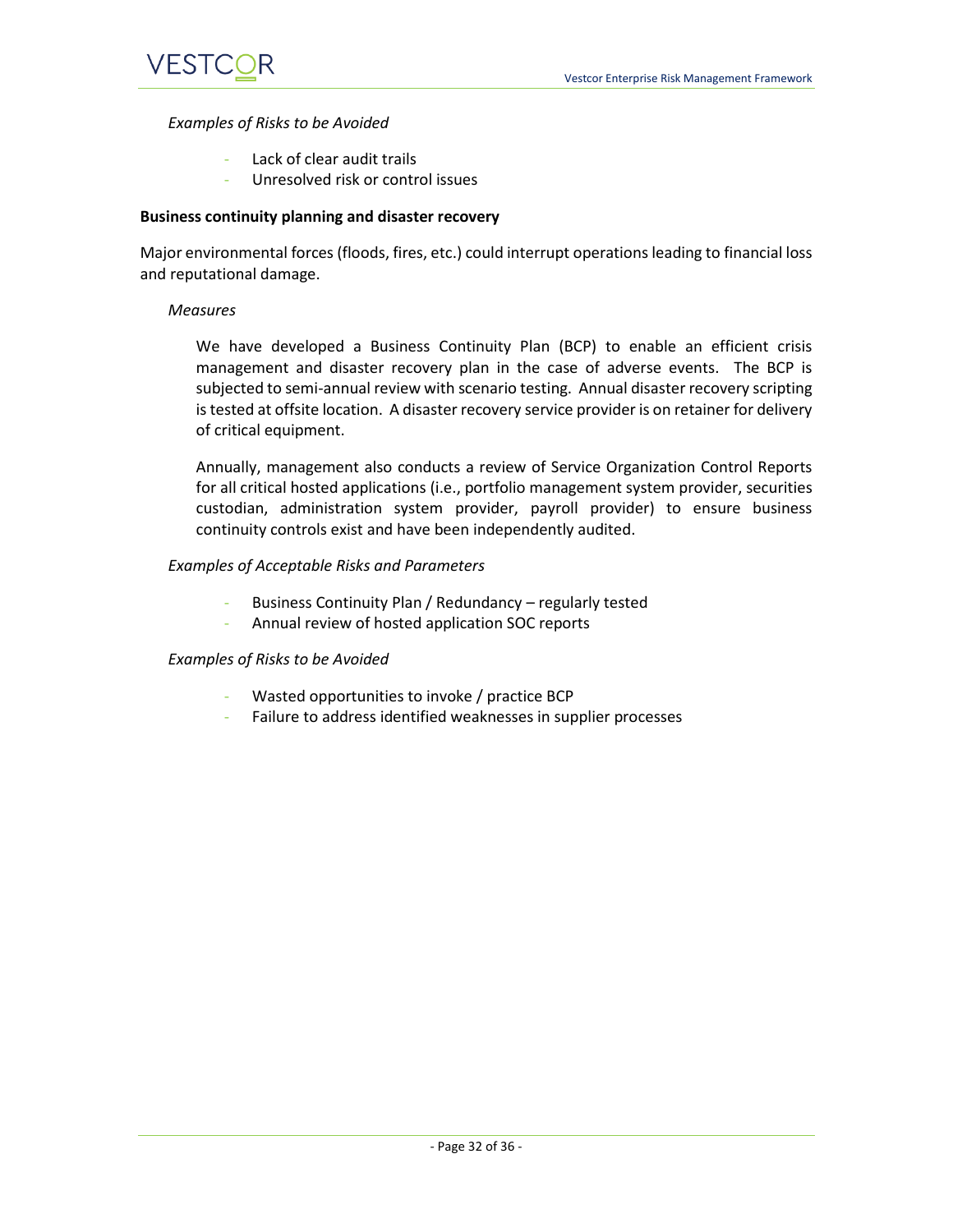## <span id="page-32-0"></span>**V. Conclusion**

This document presents a summary of our philosophy on the management of risk, discusses the risks that we are exposed to in the normal course of operations, and provides a brief overview of the risk management procedures that are currently employed to aid in managerial decisionmaking.

We attempt to take an integrative point of view on the management of risk and use tools and processes available to us in various situations, such as quantitative tools for objective investment risks, and qualitative assessments for other risks such as operational risks.

Risk management is, as mentioned, a circular process. The undertaking of risk management procedures often leads to the identification of previously unidentified sources of risk. For this reason, this document is expected to be a living document, and will be annually updated for changes in risk management beliefs, objectives, and processes.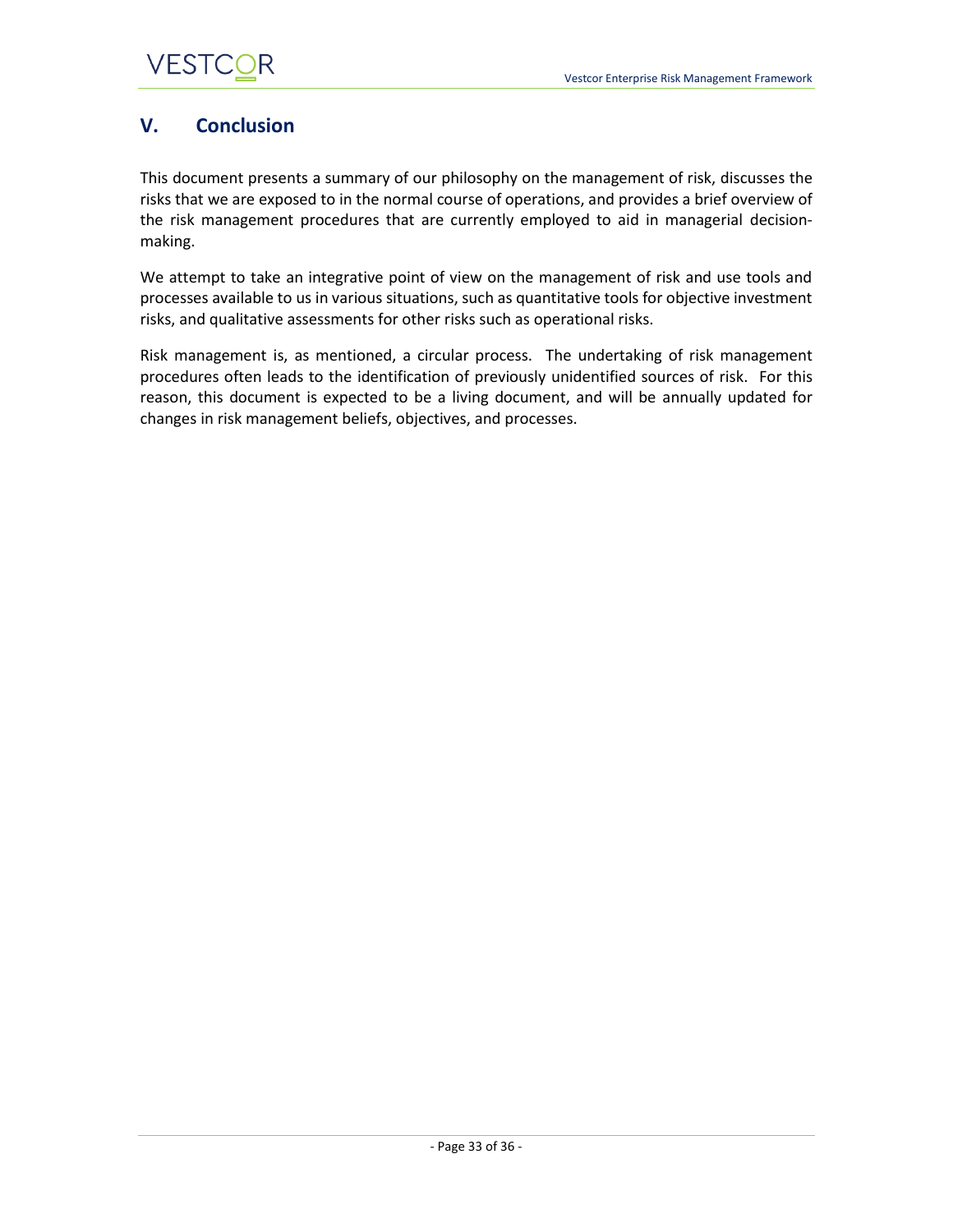**VESTCOR** 

## <span id="page-33-0"></span>**Appendix A: Risk Governance Structure**

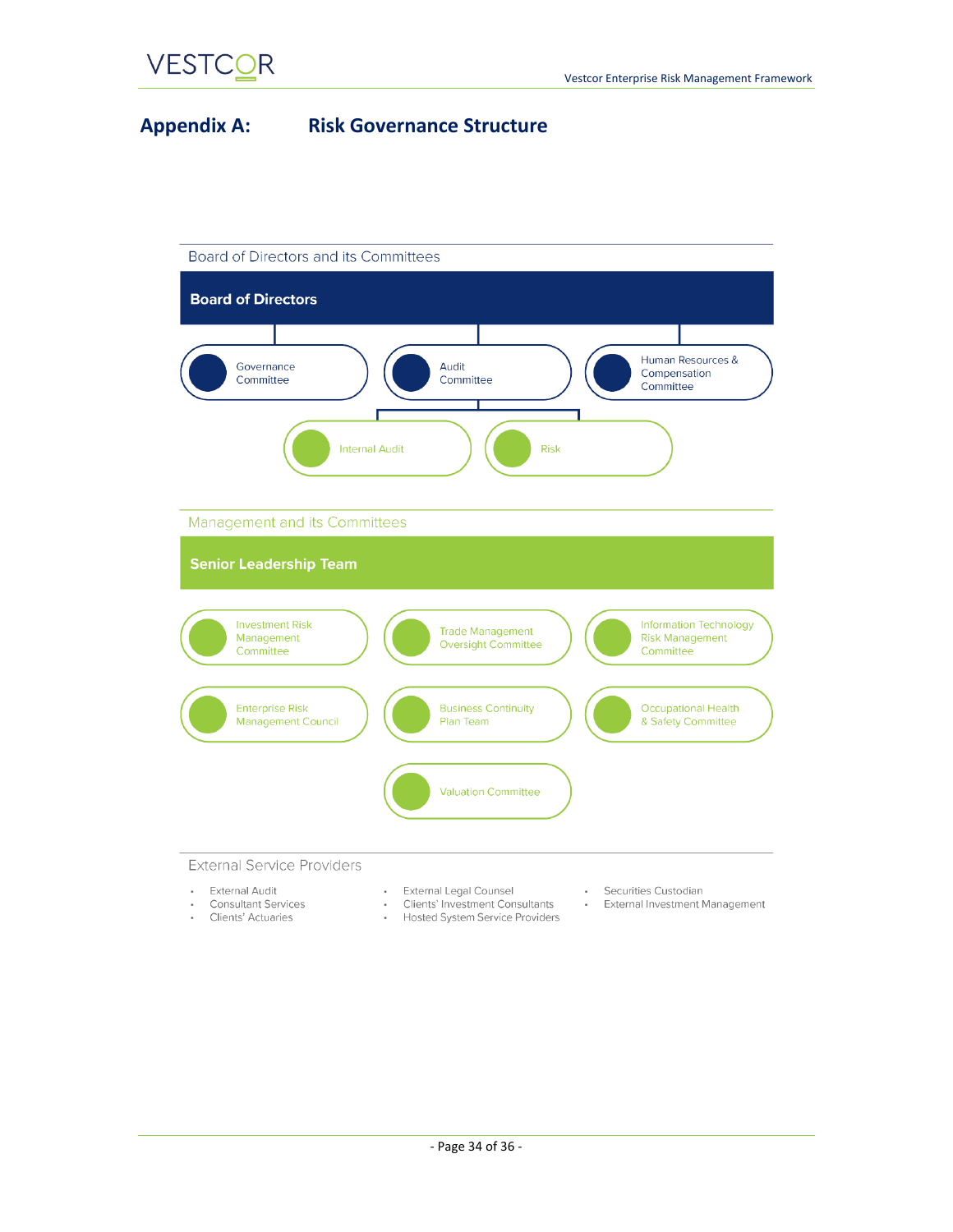## **Appendix B: Risk Management Outline**

<span id="page-34-0"></span>

| <b>Core Risk</b>                 | <b>Detailed Risk</b>          | <b>Process and Responsibility</b>                                                                                                                                                                                                                                                                                                                                                                                                                                                        |
|----------------------------------|-------------------------------|------------------------------------------------------------------------------------------------------------------------------------------------------------------------------------------------------------------------------------------------------------------------------------------------------------------------------------------------------------------------------------------------------------------------------------------------------------------------------------------|
| <b>A. STRATEGIC</b>              | Governance                    | Vestcor Act, By-laws, Board Policy, Director Orientation and Education Policy, Code of Ethics and Business Conduct<br>(Annual Acknowledgement), Board Self-Assessment Process, Management Procedures, Annual Report to<br>Shareholder, Quarterly Board Governance Committee                                                                                                                                                                                                              |
|                                  | <b>Business Strategy</b>      | Five Year Strategic Plan Cycle, Annual Business Planning Process, Regular Board Meetings, Enterprise Risk Management<br>Council, Senior Management Monitor, Shareholder and Client Interaction, Industry Association Involvement                                                                                                                                                                                                                                                         |
|                                  | Reputational                  | Client Interaction, Stakeholders and Related Service Providers Interaction, PNB Interaction, PNB Auditor General<br>Interaction, External and Internal Audit Relationships, FCNB / Superintendent of Pensions interactions.                                                                                                                                                                                                                                                              |
|                                  | Communications                | Centralized with President, Audit Committee Approval of Financial Press Releases, Annual Report, Quarterly<br>Presentations to Clients' Governing Bodies, Communication Strategy.                                                                                                                                                                                                                                                                                                        |
| <b>B. INVESTMENT</b>             | Investment                    | Asset Liability Studies (upon receipt of Actuarial Analysis), Client -Approved Investment Policies, Investment Risk<br>Management Committee, Weekly Relative & Nominal Risk Reports (CaR, PAM CaR), Responsible Investment<br>Guidelines, Monthly Counterparty Credit Exposure Report, Monthly Securities Lending Borrower Compliance Report,<br>Valuation Committee, Liquidity Analysis, Trade Management Oversight Committee, Weekly Internal Compliance<br>Reports (Independent Team) |
|                                  | Administration                | Quarterly Administration Reports, Plan Member Enrollment Forms, Annual Plan Member Statements, Annual External<br>Audits, Benefit Calculation Reviews, Standard Data Extract Query Tool, Contribution Reconciliations                                                                                                                                                                                                                                                                    |
| C. PLAN<br><b>ADMINISTRATION</b> | <b>Corporate Transactions</b> | Two Signing Authorities Policy, Monthly Reporting against Budget, Internal Audit Reviews, External Audits                                                                                                                                                                                                                                                                                                                                                                                |
|                                  | Investment<br>Transactions    | Investment Authorities Policy, Affirmation/Confirmation Process, Centralized Clearing Process, Counterparty<br>Agreements, Custodian Reconciliations                                                                                                                                                                                                                                                                                                                                     |
| <b>D. OPERATIONAL</b>            | <b>Financial Reporting</b>    | Annual External Audits, GIPS Verification, Internal Control Report, Accounting Procedures Documentation                                                                                                                                                                                                                                                                                                                                                                                  |
|                                  | Regulatory                    | Management and Directors Compliance Certifications, Securities Regulation Policy Manual and Procedures Manual,<br>Regulatory Compliance Reports, Regular Reporting to Clients including Regulatory Compliance Checklists                                                                                                                                                                                                                                                                 |
|                                  | Legal and Tax                 | Regular Board Meetings – Quarterly President's Report Risk Matrix, Legal and Regulatory Compliance Reports, Quarterly<br>Board Audit Committee, Annual External Audit, Internal Audit Reviews, External Legal and Tax Advisors                                                                                                                                                                                                                                                           |